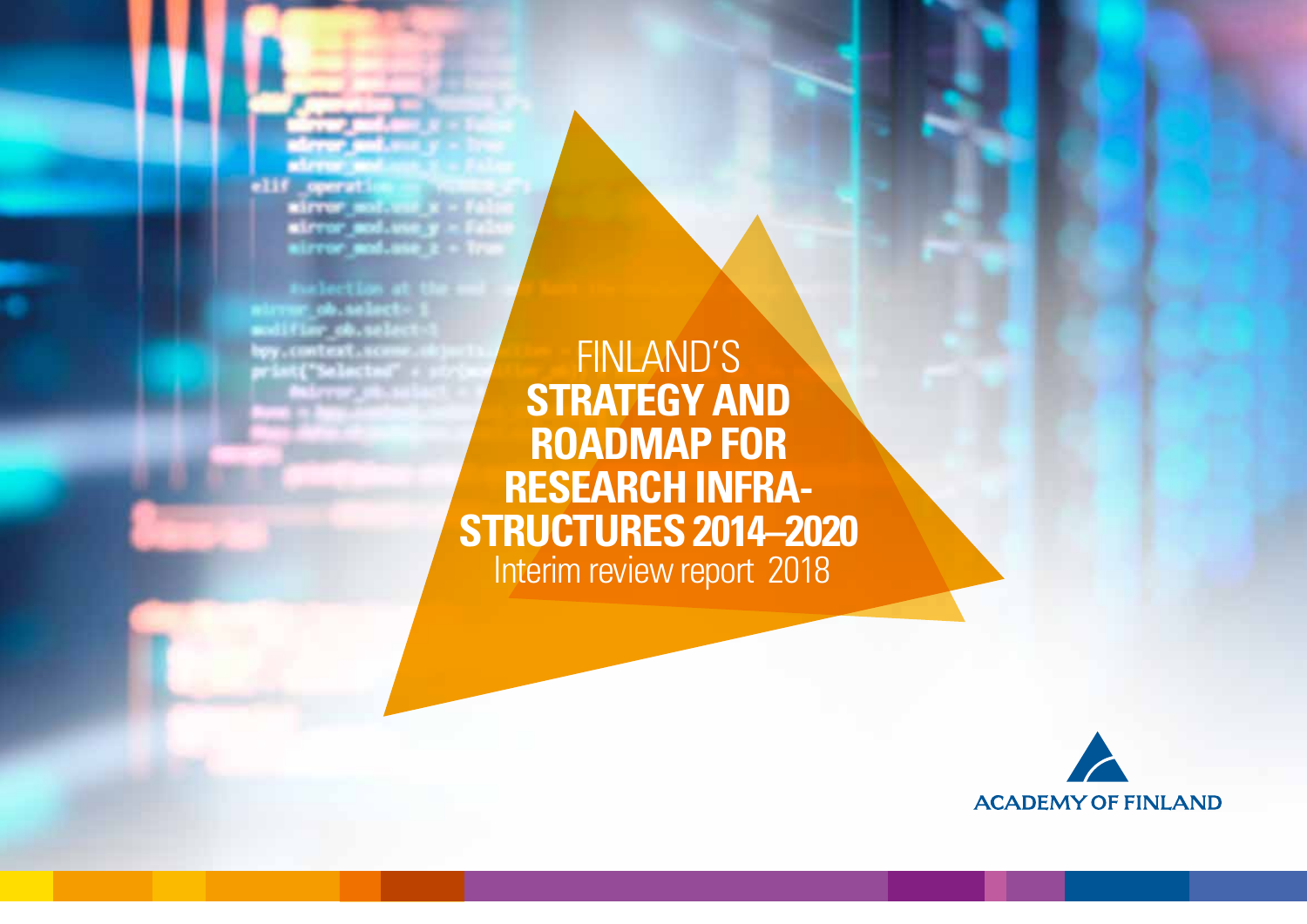# FINLAND'S **STRATEGY AND ROADMAP FOR RESEARCH INFRA-STRUCTURES 2014–2020** Interim review report 2018

# **ACADEMY OF FINLAND**

#### **Photos:**

- p. 3 Mari Keski-Nisula, ICOS, Pallas, Sammaltunturi
- p. 4 Mikko Raskinen, Aalto Bioproduct Centre
- p. 7 Mari Keski-Nisula, ICOS, Pallas, Sammaltunturi
- p. 12 Biocenter Finland
- p. 13 Mari Keski-Nisula, ICOS, Pallas, Kenttärova
- p. 18 ELIXIR
- p. 20 Biocenter Finland
- p. 27 Biocenter Finland

#### **Layout:** Recommended Finland Oy 2018

#### **<www.aka.fi/en>**

ISBN: 978-951-715-899-2

# **Table of contents**

| 1            |                                                                     |
|--------------|---------------------------------------------------------------------|
| $\mathbf{2}$ |                                                                     |
| 2.1          |                                                                     |
| 2.2          |                                                                     |
| 2.3          |                                                                     |
| 24           |                                                                     |
| 2.5          |                                                                     |
| 2.6          | Measures implemented under the strategy between 2014–2017 11        |
| 2.7          |                                                                     |
| 3            | Finland's research infrastructure roadmap 2014-202014               |
| 3.1          |                                                                     |
|              |                                                                     |
|              |                                                                     |
|              |                                                                     |
| 3.2          |                                                                     |
| 4            |                                                                     |
| 4.1          |                                                                     |
| 4.2          | Effects of the roadmap interim review on FIRI funding calls 18      |
| 5            | Conclusions of the strategy and roadmap 2014-2020 interim review 20 |
| 6            |                                                                     |
|              |                                                                     |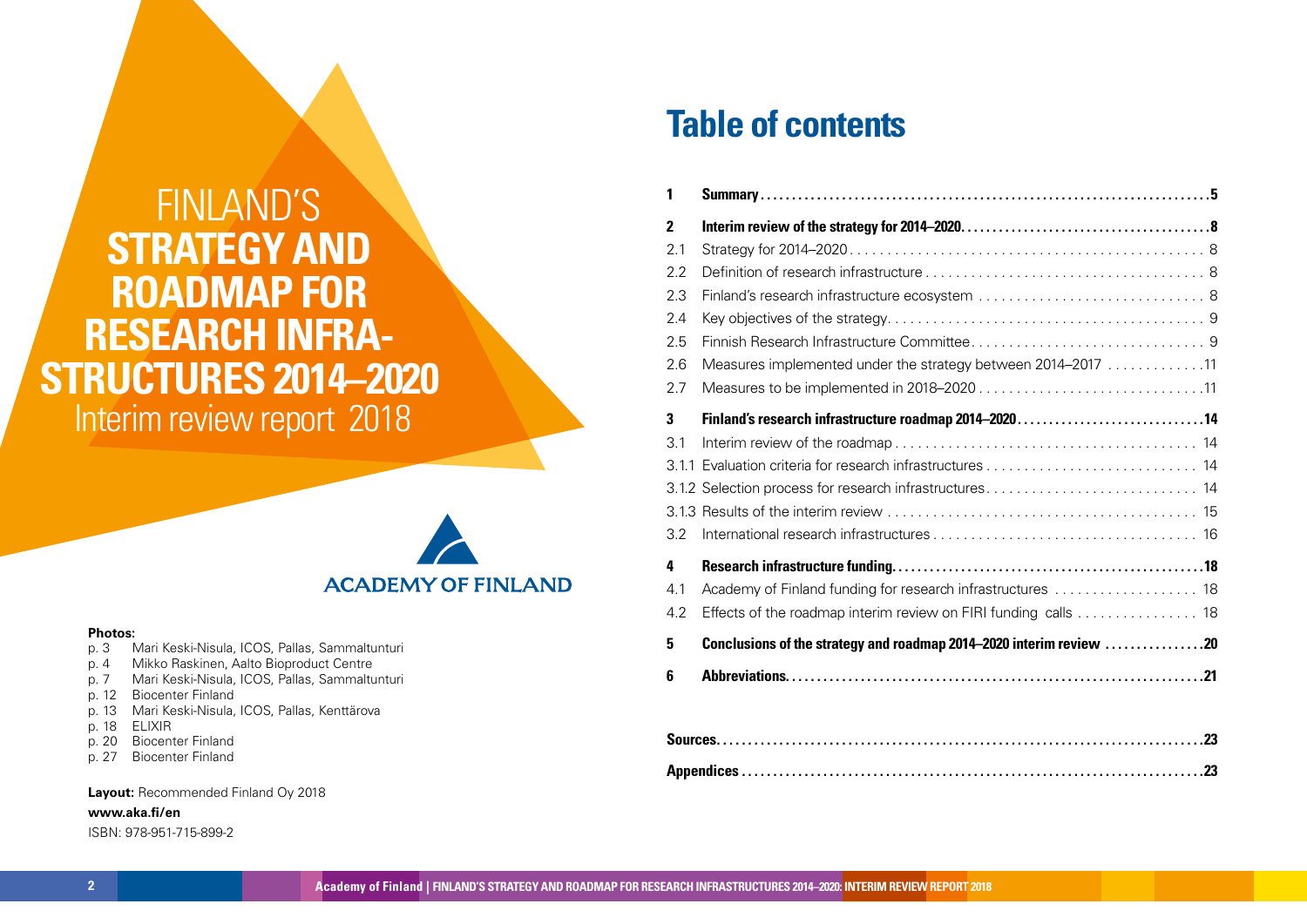#### **Finnish Research Infrastructure Committee:**

Vice President for Research **Riitta Maijala**, Academy of Finland, Chair

Counsellor of Science **Erja Heikkinen**, Ministry of Education, Science and Culture, Vice Chair

Director General **Juhani Eskola**, National Institute for Health and Welfare

Rector **Mikko Hupa**, Åbo Akademi University

Rector **Keijo Hämäläinen**, University of Jyväskylä

Director General **Lea Kauppi**, Finnish Environment Institute

Ministerial Adviser **Pirjo Kutinlahti**, Ministry of Economic Affairs and Employment

Rector **Liisa Laakso**, University of Tampere

Rector **Markku Lahtinen**, ARENE ry, Tampere University of Applied Sciences

Executive Director **Teija Lahti-Nuuttila**, Business Finland

Professor **Reko Leino**, Research Council for Natural Sciences and Engineering, Academy of Finland

Rector **Jukka Mönkkönen**, University of Eastern Finland

Senior Advisor **Anne-Christine Ritschkoff**, VTT

Professor **Mika Rämet**, Research Council for Health, Academy of Finland

Professor **Hannu Savolainen**, Research Council for Culture and Society, Academy of Finland

Chief Secretary **Päivi Sillanaukee**, Ministry of Social Affairs and Health

Professor **Lea Sistonen**, Research Council for Biosciences and Environment, Academy of Finland

Permanent Expert, Counsellor of Education **Petteri Kauppinen**, Ministry of Education, Science and Culture

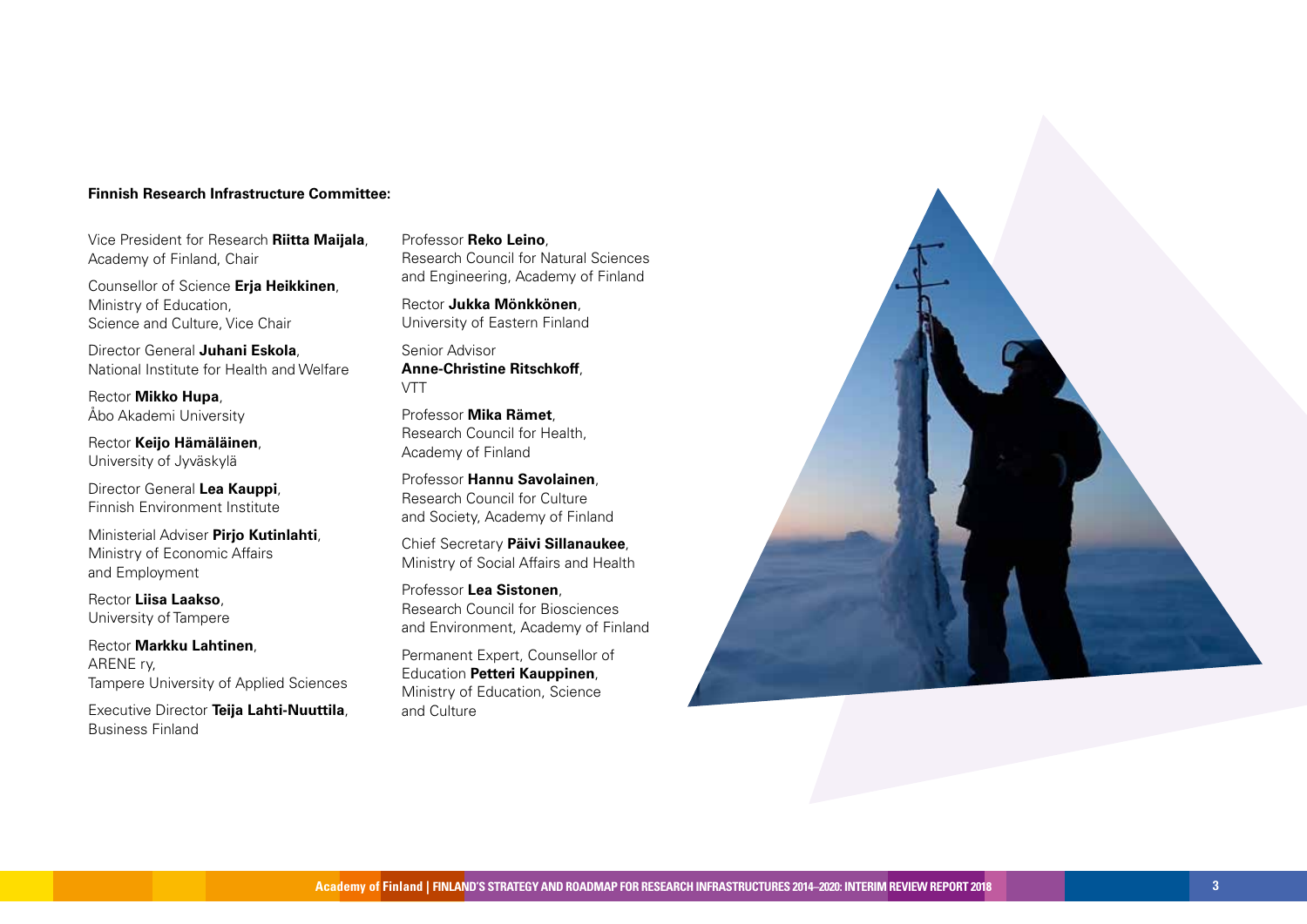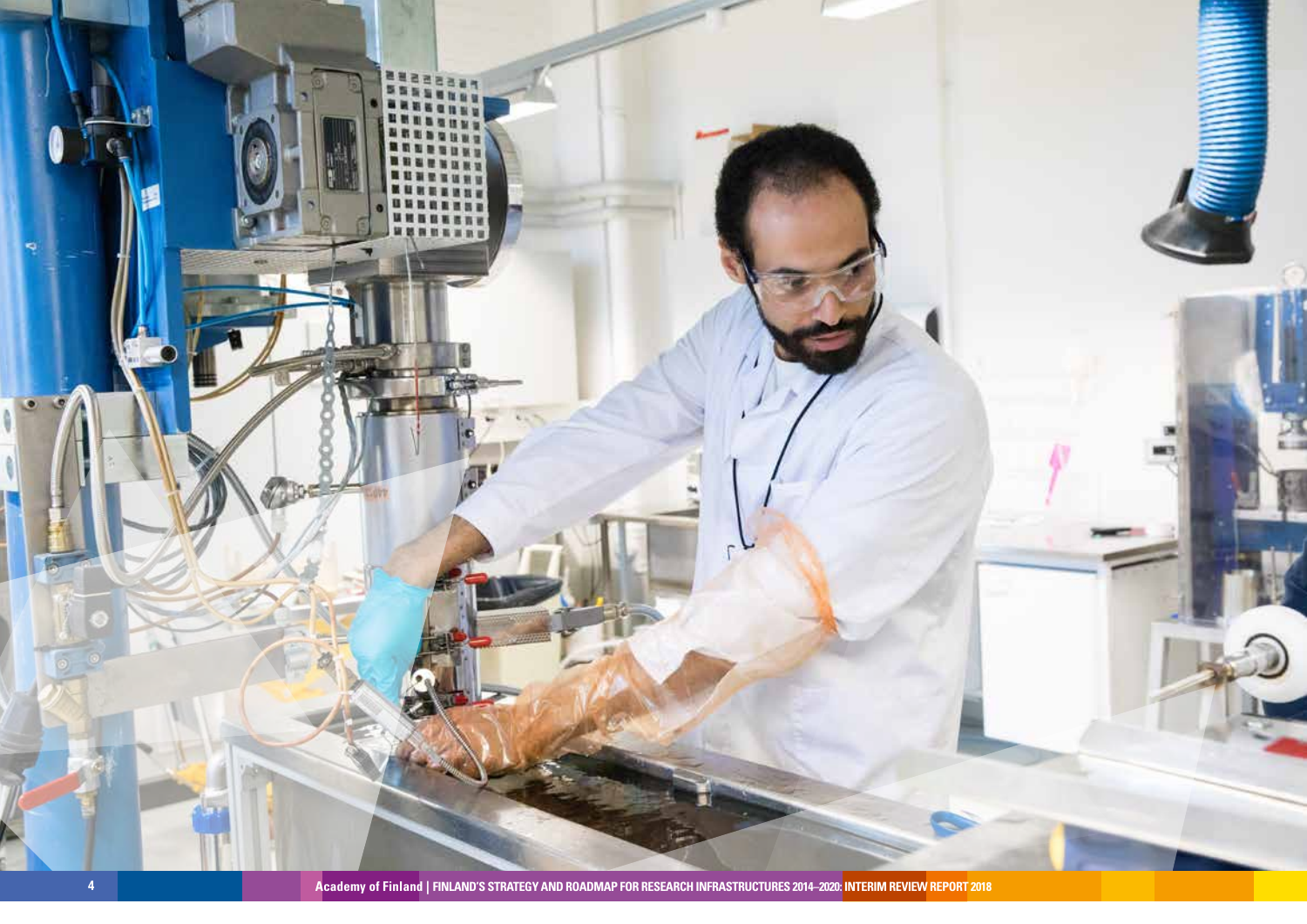# **1 Summary**

**Research infrastructures form a reserve of research facilities, equipment, materials and services. As such, they enable research and development at various stages of innovation, while supporting croanised** facilities, equipment, materials and services. As various stages of innovation, while supporting organised research, researcher training and teaching. They also support and develop research and innovation capacity. Research infrastructures can be centralised, that is, based in a single location. They can also be distributed or virtual, and can form mutually complementary wholes and networks.

The interim review of the strategy and roadmap for Finnish research infrastructures 2014–2020 was conducted in 2017–2018. The objective of the interim review was to investigate the topicality of the research infrastructure strategy and its procedures, as well as to assess the progress, in terms of scientific quality and organisational development, of infrastructures that are included on the roadmap or are not included but have received funding from the Finnish Research Infrastructure Committee (FIRI Committee).

The interim review found that the execution of the strategy for 2014–2020 has progressed as planned and the efficiency of coordination at the national level has improved. To expand the overall national picture, the FIRI Committee has carried out, in cooperation with other parties, assessments of the infrastructure fields of universities, universities of applied sciences and university hospitals, as well as arranged opportunities for industry and discipline-specific dialogue. Through the FIRI funding calls, the Committee has, in addition to supporting high-level scientific research, encouraged infrastructures to openness in usage policies, systematic data management and broader cooperation between actors. Furthermore, the Committee

has developed the open-access research infrastructure database in cooperation with the Open Science and Research Initiative.

The host organisations of national and international research infrastructures play a key role in the development of knowledge platforms facilitated by the infrastructures, together with other actors. In addition to researchers, potential customers of the infrastructures include the public sector (hospitals etc.), national and international companies, as well as NGOs. The optimal utilisation and management of infrastructure investments often requires diverse cooperation, clear usage policies and fees, and joint development.

The interim review of the roadmap found that a total of 32 research infrastructures met the criteria for national research infrastructures and the requirements of the strategic policy set by the FIRI Committee.

The research infrastructures included in the roadmap were divided into four categories:

- **A: Very advanced research infrastructures**, which met all criteria and whose operations are established or soon to be established;
- **B: Advanced research infrastructures**, where operations still require development in certain areas, as found in international peer reviews;
- **C: Promising research infrastructures**, which show clear potential to provide support for high-level scientific research but are still young as an organisation; and
- **D: Research infrastructures under observation**, which must take measures to implement the significant development needs found in the international peer review in order to retain their place on the roadmap after 2020.

In the future, this categorisation will influence the content of FIRI applications and evaluation principles; very advanced infrastructures will be evaluated more lightly, while funding for advanced and monitored research infrastructures will be influenced by their advancement of the development targets identified in the review.

The latter period of the strategy in the years 2018–2020 will focus on further developing the principles used to identify key infrastructures, while simultaneously improving the openness and collaborative use of infrastructures. To extend the financing base of infrastructures, discussions will be held between various parties to develop the principles and to identify opportunities for cooperation, both at the national level and between research infrastructures. To enhance Finland's international scientific impact, steps must be taken to reinforce national coordination, particularly in the European Strategy Forum on Research Infrastructures (ESFRI), the European Union Research and Innovation Programme for 2014–2020 (Horizon 2020), and in the preparations for the Ninth EU Framework Programme (FP9). In addition to the European level, the Committee participates actively in the development of Nordic research infrastructure cooperation. Between the years 2018–2020, the Committee will establish the principles that lay the foundation for the new research infrastructure strategy and roadmap, to be devised in 2021.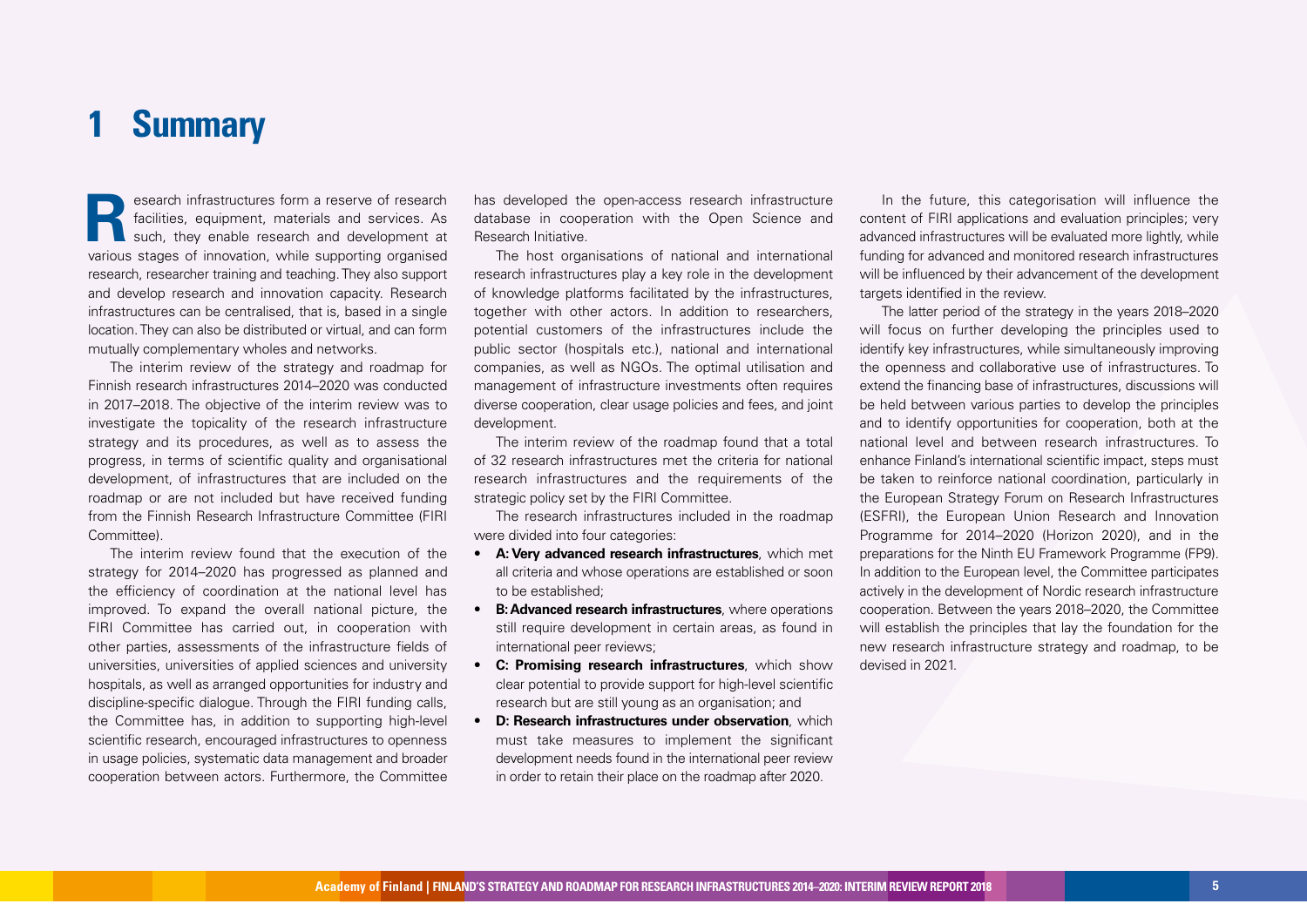# **Finland's research infrastructures**

| Infrastructures on the roadmap. |                          |                              |                       |                          | Finland's memberships in international research |                                                  |
|---------------------------------|--------------------------|------------------------------|-----------------------|--------------------------|-------------------------------------------------|--------------------------------------------------|
| FIELDS OF SCIENCE               | A. VERY ADVANCED (10)    | B. ADVANCED (14)             | C. PROMISING (4)      | D. UNDER OBSERVATION (4) | infrastructures.                                | FIELDS OF SCIENCE                                |
| <b>Social sciences</b>          | <b>FIN-CLARIN</b>        | <b>CESSDA Finland</b>        |                       | <b>Finna</b>             | <b>CESSDA-ERIC</b>                              | <b>Social sciences</b><br>and humanities         |
| and humanities                  |                          | <b>ESS</b> Finland           |                       |                          | <b>CLARIN-ERIC</b>                              |                                                  |
| (6)                             |                          | <b>FinELib</b>               |                       |                          | <b>ESS-ERIC</b>                                 | (3)                                              |
|                                 |                          | <b>FMAS</b>                  |                       |                          |                                                 |                                                  |
| <b>Environmental</b>            | <b>FINMARI</b>           | <b>EISCAT-3D</b>             | <b>FinBIF</b>         |                          | <b>EISCAT ja EISCAT-3D</b>                      | <b>Environmental</b>                             |
| sciences                        | <b>INAR RI</b>           | <b>EPOS</b> Finland          | oGIIR                 |                          | <b>EURO-ARGO</b>                                | sciences                                         |
| (6)                             |                          |                              |                       |                          | <b>GBIF</b>                                     | (6)                                              |
|                                 |                          |                              |                       |                          | <b>ICDP</b>                                     |                                                  |
|                                 |                          |                              |                       |                          | <b>ICOS-ERIC</b>                                |                                                  |
|                                 |                          |                              |                       |                          | <b>IODP</b>                                     |                                                  |
| <b>Energy</b>                   |                          |                              |                       |                          | <b>EFDA-JET</b>                                 | <b>Energy</b><br>(3)                             |
| (0)                             |                          |                              |                       |                          | <b>ITER</b>                                     |                                                  |
|                                 |                          |                              |                       |                          | <b>JHR MTR</b>                                  |                                                  |
| <b>Biological and</b>           | <b>BBMRI</b> Finland     | <b>EU-OPENSCREEN</b>         |                       | <b>EATRIS</b>            | <b>BBMRI-ERIC</b>                               | <b>Biological and</b><br>medical sciences<br>(5) |
| medical sciences                | <b>Biocenter Finland</b> | <b>INFRAFRONTIER Finland</b> |                       |                          | <b>EATRIS-ERIC</b>                              |                                                  |
| (10)                            | <b>ELIXIR</b> Finland    | <b>Instruct Finland</b>      |                       |                          | <b>ELIXIR</b>                                   |                                                  |
|                                 | <b>EuBI</b> Finland      | <b>NaPPI</b>                 |                       |                          | <b>EMBL</b>                                     |                                                  |
|                                 |                          | <b>NVVL</b>                  |                       |                          | <b>INFRAFRONTIER</b>                            |                                                  |
| <b>Physical sciences</b>        | <b>BIOECONOMY</b>        | <b>Euclid</b> Finland        | <b>Aalto Ice Tank</b> | <b>MAX IV Finland</b>    | <b>CERN</b>                                     | <b>Physical sciences</b>                         |
| and engineering                 |                          | <b>JYFL-ACCLAB</b>           | <b>RAMI</b>           |                          | <b>ESA</b>                                      | and engineering                                  |
| (7)                             |                          | <b>OtaNano</b>               |                       |                          | <b>ESO</b>                                      | (7)                                              |
|                                 |                          |                              |                       |                          | <b>ESRF</b>                                     |                                                  |
|                                 |                          |                              |                       |                          | <b>FAIR</b>                                     |                                                  |
|                                 |                          |                              |                       |                          | <b>MAX IV</b>                                   |                                                  |
|                                 |                          |                              |                       |                          | <b>NOT</b>                                      |                                                  |
| <b>E-infrastructures</b>        | <b>CSC RI</b>            |                              |                       | <b>FGCI</b>              | <b>IML</b>                                      | <b>E-infrastructures</b>                         |
| and mathematics                 | <b>PRACE</b> Finland     |                              |                       |                          | <b>NeIC</b>                                     | and mathematics                                  |
| (3)                             |                          |                              |                       |                          | <b>PRACE</b>                                    | (3)                                              |

**Abbreviations and full names of research infrastructures can be found on pages 21–22.**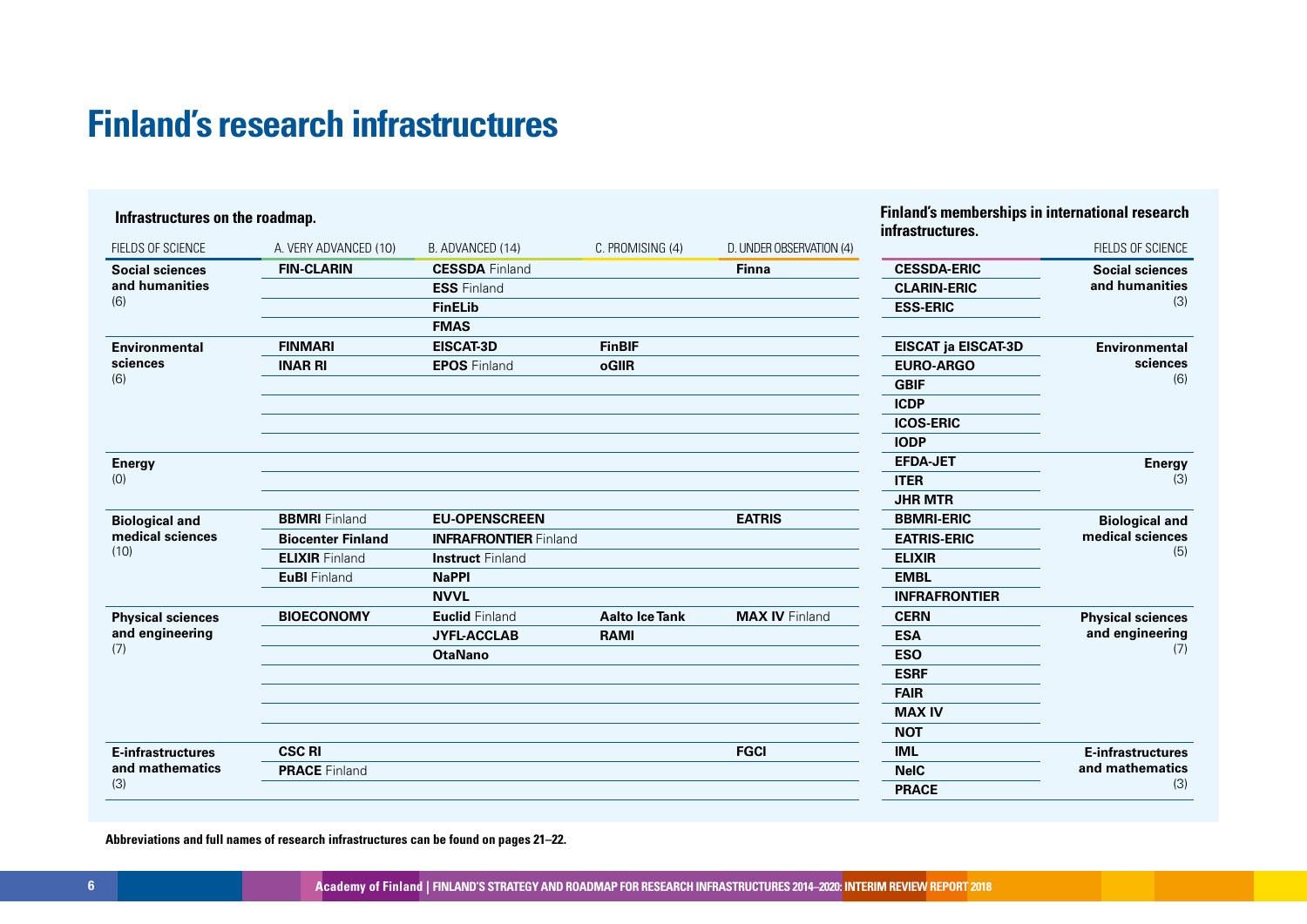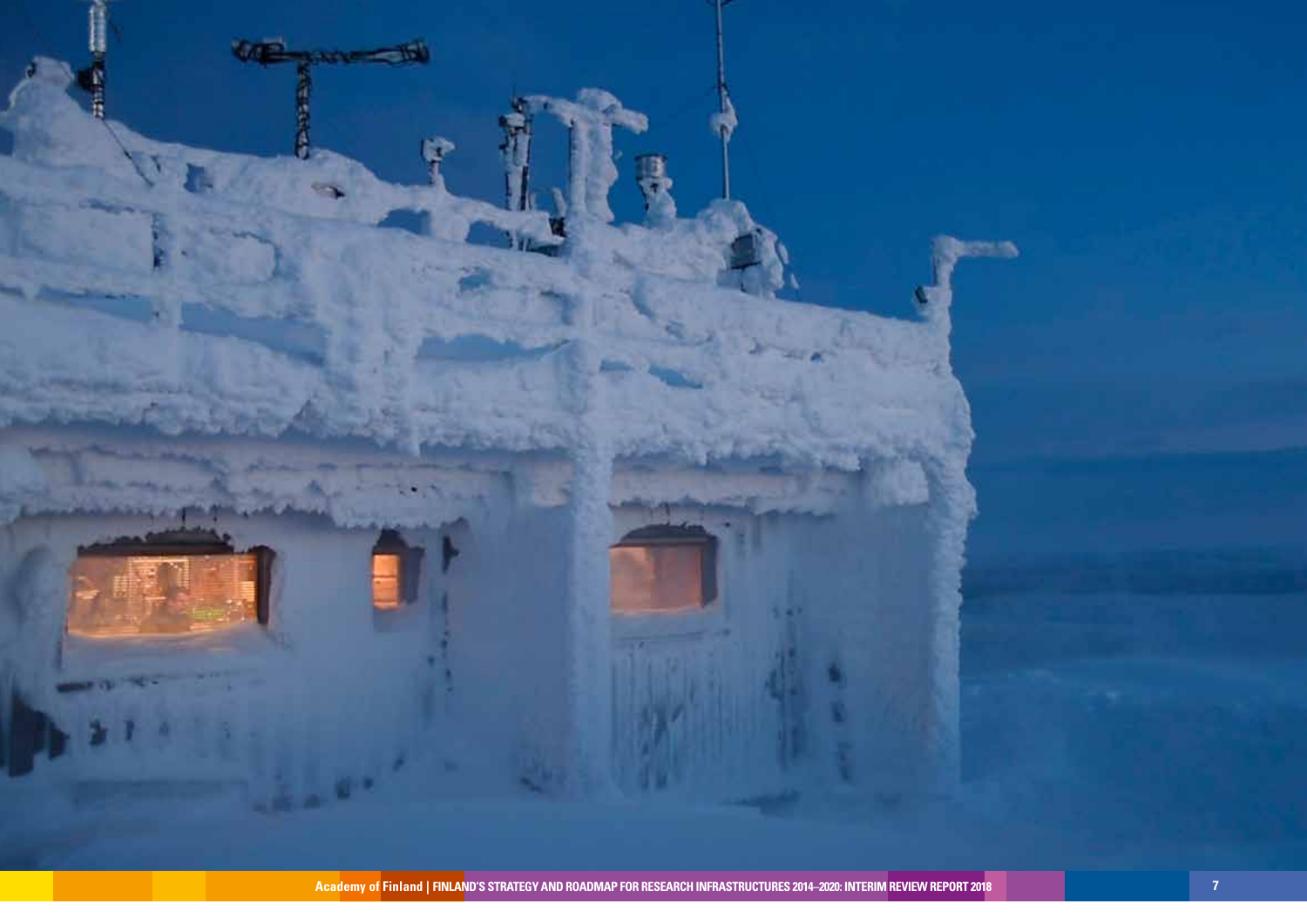# **2 Interim review of the strategy for 2014–2020**

### **2.1 Strategy for 2014–2020**

The Finnish Research Infrastructure expert group approved the research infrastructure strategy and roadmap 2014–2020 document in December 2013 (1). In the strategy, the longterm development directions of Finnish research infrastructure operations were defined for the first time. The strategy and its central sets of measures have directed the development work carried out by both the FIRI Committee and the research infrastructure ecosystem as a whole in reinforcing the quality, impact, capacity for renewal, and internationalisation of research.

## **2.2 Definition of research infrastructure**

**Research infrastructures form a reserve of research facilities, equipment, materials and services. As such, they enable research and development at various stages of innovation, while supporting organised research, researcher training and teaching. They also support and develop research and innovation capacity.**

Research infrastructures consist of equipment, knowledge networks, databases, multidisciplinary research centres, research stations, collections, libraries and related user services, where these are fundamental to research. In general, major research infrastructures are international and open to collaborative use, providing cooperation opportunities to both Finnish and international researchers and other actors.

Research infrastructures can be centralised, that is, based in a single location. They can also be distributed or virtual, and can form mutually complementary wholes and networks.

In addition to the traditional natural sciences, the importance of research infrastructures has also increased in other fields. At the same time, the number of distributed and virtual international research infrastructures has seen particularly strong growth. Traditionally, research infrastructure has been perceived as a location-based research environment that supports research experiments, such as the European Organisation for Nuclear Research CERN and the European Molecular Biology Laboratory EMBL.

Digitalisation, scientific progress and increasingly close international cooperation have also formed a foundation for the construction of strong, network-based and data-intensive research infrastructures, such as the Biobanking and Biomolecular Resources Research Infrastructure BBMRI, the European Life Science Infrastructure for Biological Information ELIXIR, the Common Language Resources and Technology Infrastructure FIN-CLARIN, and the Integrated Carbon Observation System ICOS.

# **2.3 Finland's research infrastructure ecosystem**

In addition to infrastructures on the national roadmap, the Finnish research infrastructure ecosystem comprises several international infrastructures that Finland has joined through (state) agreements. A portion of the national infrastructures on the roadmap are the Finnish nodes, or centres, of international infrastructure networks.

From the perspective of their host organisations, local research infrastructures also have an important role as a research environment that provides a platform for cooperation with various partners in areas such as teaching, development and innovation. Distributed and virtual infrastructures can also open up opportunities to participate in broader research infrastructure cooperation, thereby strengthening the national or international role of a local or national infrastructure. (2)

In addition to the research infrastructures, their host organisations as well as several ministries and national funders (Business Finland and the Academy of Finland) participate in the administration and funding of the research infrastructure ecosystem. Each party is responsible for the development of the ecosystem. The optimal utilisation and management of infrastructure investments is usually achieved through diverse cooperation and interaction (Figure 1).

> **NATIONAL** 32

**INTERNATIONAL MEMBERSHIPS**

27

**LOCAL**

344

#### **Figure 1. Finland's research infrastructure ecosystem**

In addition to infrastructures on the national roadmap, the Finnish research infrastructure ecosystem comprises several international infrastructures that Finland has joined through (state) agreements. The figures refer to the number of infrastructures in each group.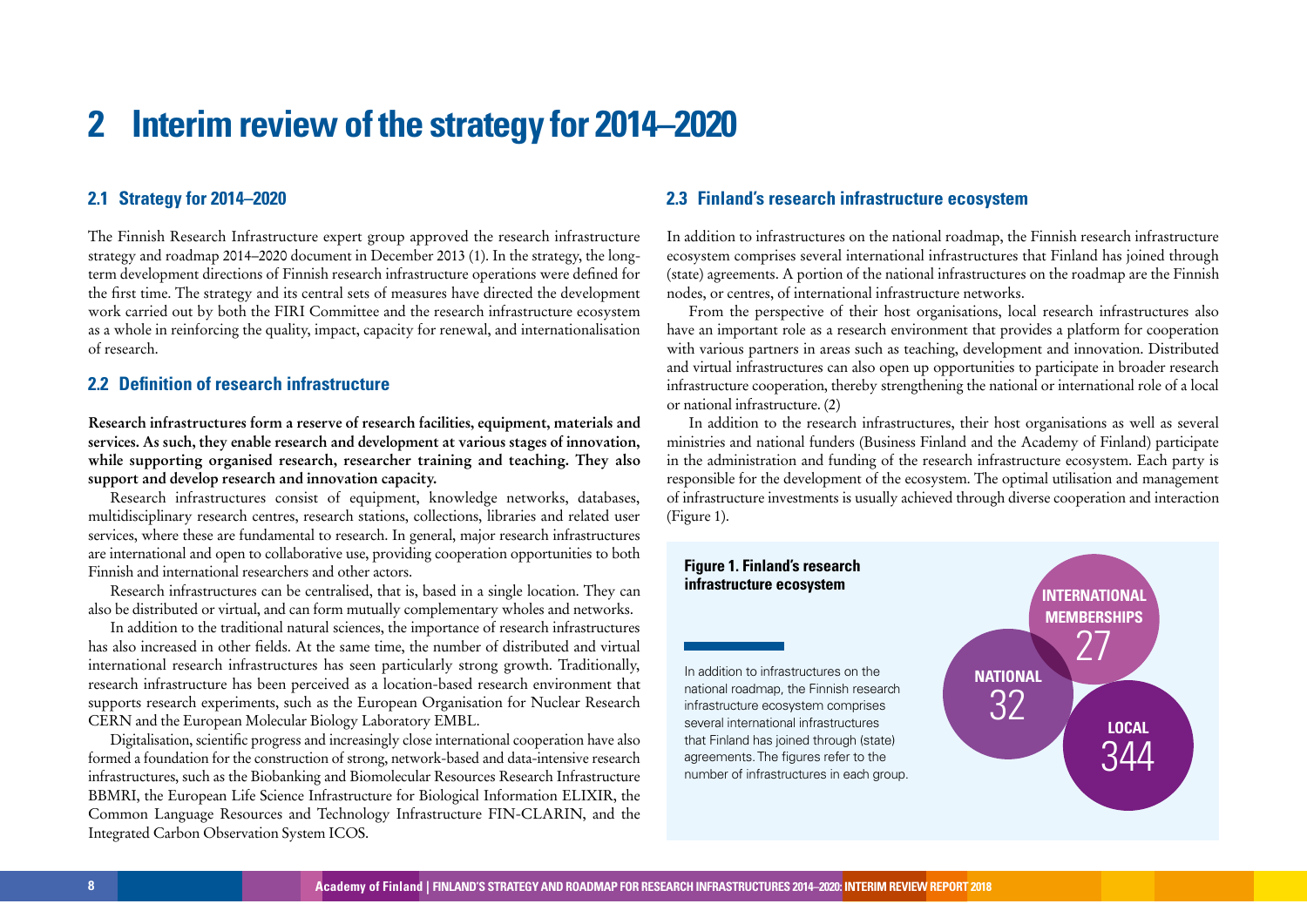### **2.4 Key objectives of the strategy**

The systematic development of research infrastructures requires a consistent and long-term research infrastructure policy that takes into account the operational strategies of research infrastructures, host organisations and other stakeholders.

#### **Key objectives of the strategy for 2014–2020:**

- Long-term development of all research infrastructures
- Improvements to the openness and collaborative use of research infrastructures
- Shoring up of the funding base of research infrastructures
- Provision of a firm basis, by the roadmap, for the methodical development of research infrastructures
- Evaluation of the impact and significance of research infrastructures

To achieve these objectives, the FIRI Committee has devised a programme of measures. A majority of the measures planned for the years 2015–2017 have been implemented. The purpose of the measures has been to improve the clarity and coherence of the overall picture of the national research infrastructure field, as well as to promote the openness and scientific impact of the infrastructures.

#### **2.5 Finnish Research Infrastructure Committee**

As the Finnish Research Infrastructure expert group prepared the strategy for 2014–2020, a need emerged to improve the efficiency of national coordination between infrastructures, the predictability of funding decisions, and the transparency of decision-making in Finland. As a result, section 5 of the Government Proposal to amend the Act on the Academy of Finland proposed the establishment of a national Research Infrastructure Committee (FIRI Committee).

#### **Tasks of the Committee:**

- to monitor and develop national and international research infrastructure operations
- to propose a long-term plan for research infrastructures to the Board of the Academy
- to decide on the selection of research infrastructure projects and oversee their progress
- to attend to other matters concerning research infrastructure, as assigned by the Board of the Academy

The duties of the Committee also include the funding of research infrastructure projects by funds assigned in the annual state budget.

Under the Act, the Board of the Academy appoints the chair and members of the Committee after consulting with the Ministry of Education, Science and Culture. The chair and members are required to possess diverse experience in the operations of organisations within the research and innovation systems, as well as an understanding of the significance of research infrastructures. Furthermore, the members are required to be recognised researchers or science policy experts. Under the Act, chairmanship or membership of the FIRI Committee may be held by the personnel of the Administration Office of the Academy of Finland.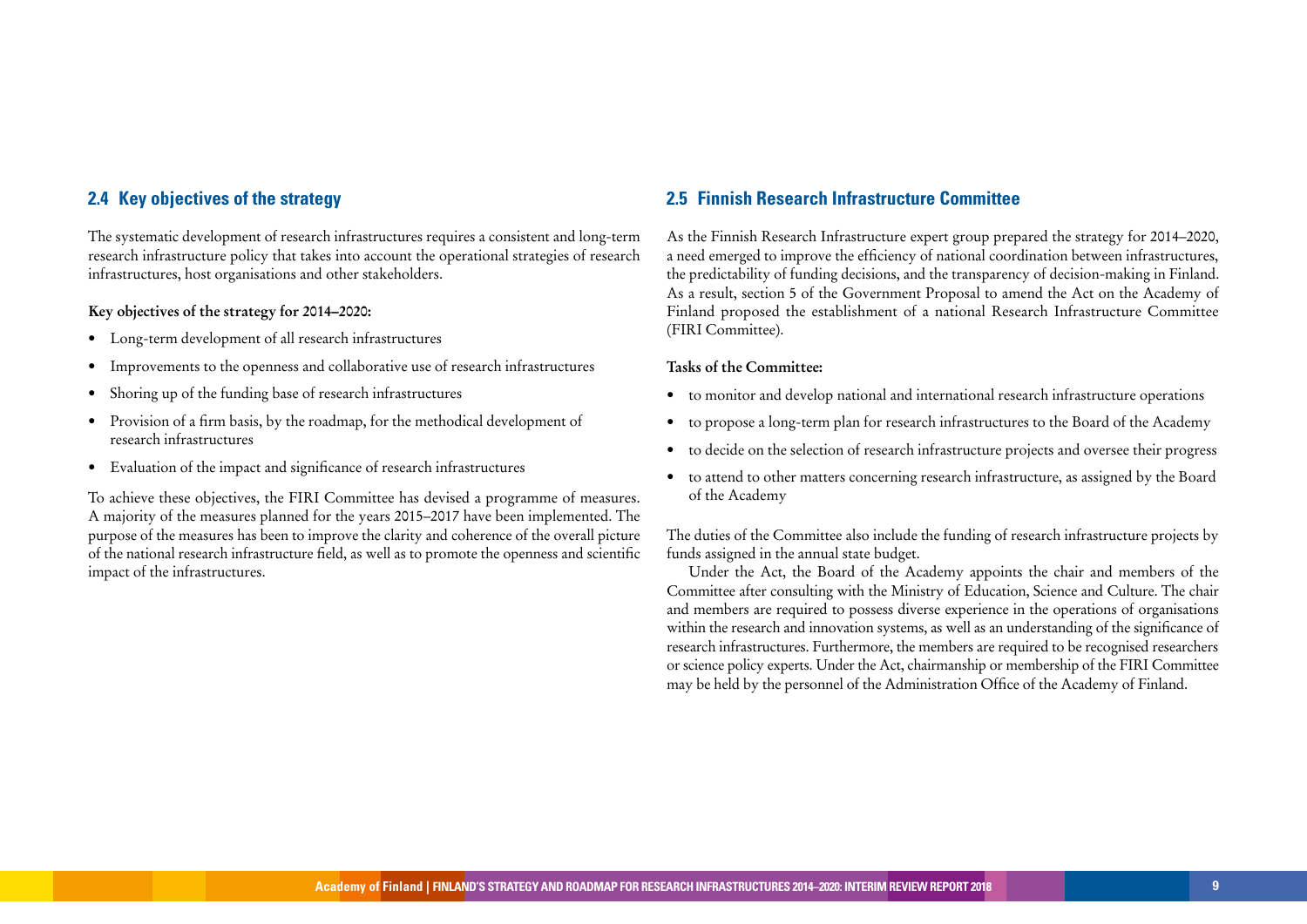#### **Between 2014–2017, the FIRI Committee and other actors have advanced the achievement of the strategy's goals as follows:**

#### **1. Long-term development of all research infrastructures**

- The Committee has drafted principles for identifying and prioritising key research infrastructures. The principles have been further specified in the evaluation of FIRI applications.
- In cooperation with various actors, the Committee has advanced the development of research infrastructure activities and their integration as part of the strategic planning of research organisations.
- The FIRI Committee, the Ministry of Education Science and Culture and the Academy of Finland have advanced the coordination of international infrastructure activities, in particular ESFRI, at the national level.
- Seminars organised by the Committee have discussed the importance of infrastructures and their development together with infrastructure operators.
- In cooperation with various actors, the Committee has carried out situation assessments to expand the overall picture on the Finnish infrastructure field:
- Assessment of the research infrastructures of universities, carried out in connection with the State of Scientific Research in Finland 2014 review (2)
- Participation in the infrastructure report for universities of applied sciences (3)
- Participation in the report on the use of public research infrastructures and development platforms by companies (4)
- Research infrastructure assessment of university hospitals in cooperation with the Ministry of Social Affairs and Health and the National Institute for Health and Welfare

#### **2. Improvements to the openness and collaborative use of research infrastructures**

- The Committee has encouraged cooperation between infrastructures in connection with the annual funding calls.
- The Committee has introduced the openness of the infrastructures' usage policies as part of its evaluation.
- The Committee has required that the development of data policies of infrastructures comply with the principles of open science.
- In cooperation with the Open Science and Research Initiative, the Committee has designed and developed the open-access Research Infrastructure Database (5).

#### **3. Shoring up of the funding base of research infrastructures**

- The Committee has organised annual funding application rounds.
- The Committee has emphasised the crucial role of host organisations in terms of strategic planning in funding applications (the organisations apply and prioritise their research infrastructures).

#### **4. Provision of a firm basis, by the roadmap, for the methodical development of research infrastructures**

- The Committee has made information related to research infrastructures included in the roadmap 2014–2020 or funded by the Committee openly accessible in the Research Infrastructure Database.
- In the annual funding calls, the Committee has directed a significant portion of its funding to research infrastructures included in the roadmap.
- The Committee has conducted an interim review of the strategy and roadmap for Finnish research infrastructures.

#### **5. Evaluation of the impact and significance of research infrastructures**

- The Committee has organised industry- and discipline-specific discussion panels.
- The Committee has adopted the monitoring of scientific impact and significance as part of the reporting on research infrastructures.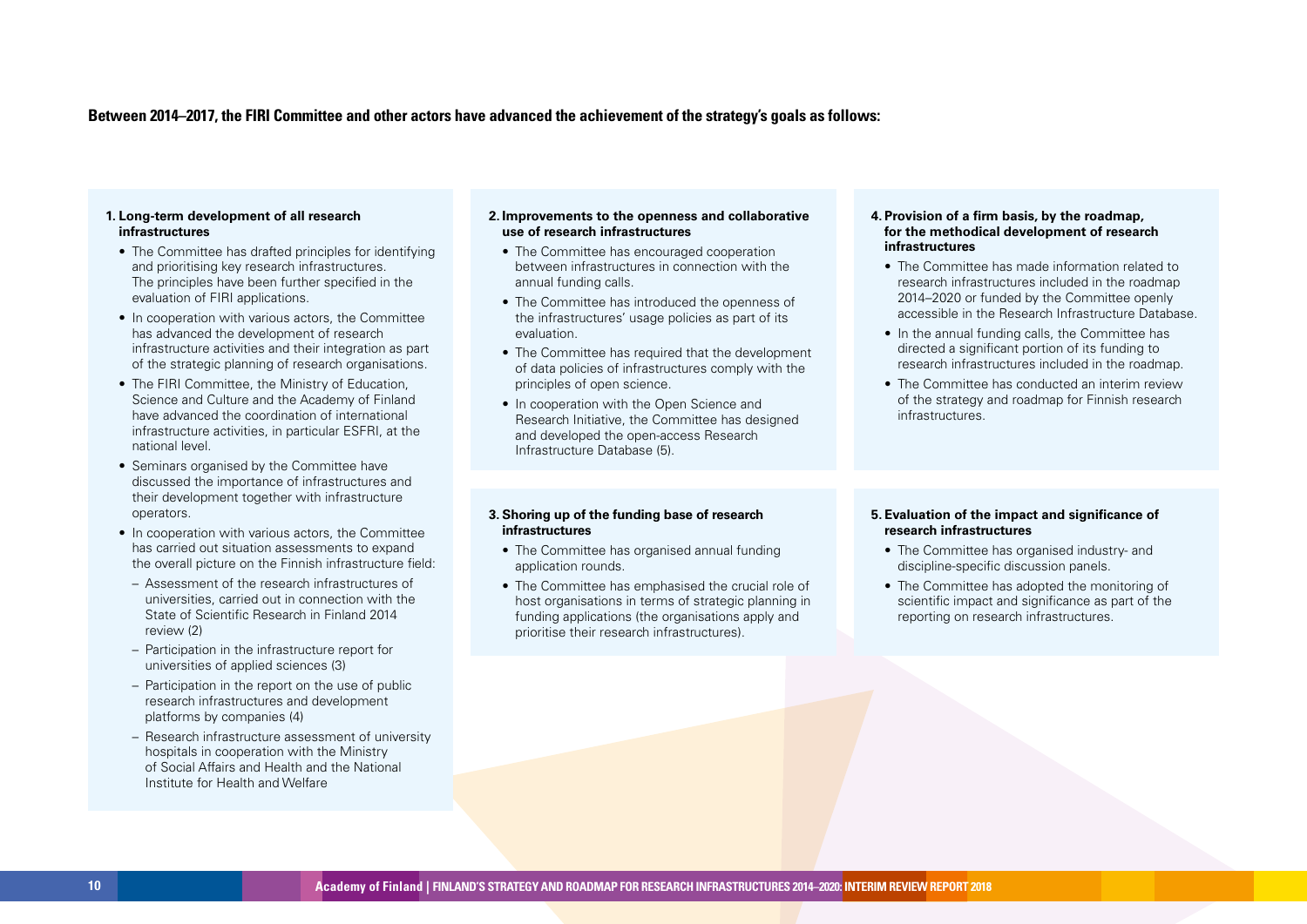### **2.6 Measures implemented under the strategy between 2014–2017**

The FIRI Committee began its work in the autumn of 2014, and has since then been responsible for coordinating and monitoring the implementation of the strategy for 2014–2020.

The measures have been implemented commendably, and it can be observed that the importance of research infrastructures in the creation of interesting and impactful knowledge environments has received increased attention in the planning activities of research organisations and other national actors. Finland has also actively developed operating models and solutions for increasing the openness of infrastructures and to meet the increasing needs for the collection, storage and availability of data and information.

Based on the strategy and the FIRI funding calls, the Committee has, during the current period, recommended to the relevant ministries that Finland should seek membership in eight international research infrastructure networks. Negotiations with the EISCAT-3D, MAX IV and PRACE research infrastructures have already reached completion. Infrastructures still in the preparatory phase are EuroBioimaging, Instruct, EU-OPENSCREEN, AnaEE and EPOS.

Membership recommendations are always the result of extensive strategic assessment. The assessment takes into account the infrastructure's membership criteria, the added value provided by membership, and the support of the researcher community and host organisations for the utilisation of the membership. The FIRI Committee views memberships in international infrastructures as avenues to aid in the reinforcement of high-level Finnish research and the increase of international visibility. Due to this, the Committee has considered it important that top-level research in various fields is provided broad support through memberships in different infrastructures. International memberships are also significant for the advancement of areas such as development and innovation activities, education and citizen science, which must also be considered when developing infrastructure activities.

#### **2.7 Measures to be implemented in 2018–2020**

During the first four-year period of the roadmap, the operating environment of research infrastructures has changed and infrastructure activities have become more strategically integrated in planning work, both at the national level and within organisations. The need for strategic planning and cooperation between different actors will continue to increase in the future in order to obtain the greatest potential benefits from infrastructure investments.

Within the international framework, Finnish research infrastructure activities are also increasingly closely linked to European developments. Finnish infrastructure experts are actively involved in the Horizon 2020 infrastructure committee, as well as in the ESFRI and its subgroups (6, 7). Finnish experts participate in the preparation of common European development projects, such as the European Open Science Cloud (EOSC) and Synchronising research infrastructure roadmapping in Europe (InRoad). In addition, the experts participate in joint Nordic infrastructure activities. Finnish infrastructure operators are, in turn, actively involved in influencing and developing the infrastructures of their respective fields, both in Europe and globally.

The possibilities opened up by scientific advancement and digitalisation challenge the capabilities of research infrastructures in providing services to various user groups for the storage and processing of produced data. Infrastructures are also expected to develop the capacity to provide services to an increasingly broad and diverse user base in research, development and innovation activities, support for education, and other functions.

The objectives of the strategy for 2014–2020 and their related measures continue to be important. Implementation of the measures also provides the opportunity to increase the number of actors participating in the development and maintenance of infrastructures, thereby improving their impact. Several measures are planned to be implemented during the latter period of the strategy in order to achieve its objectives.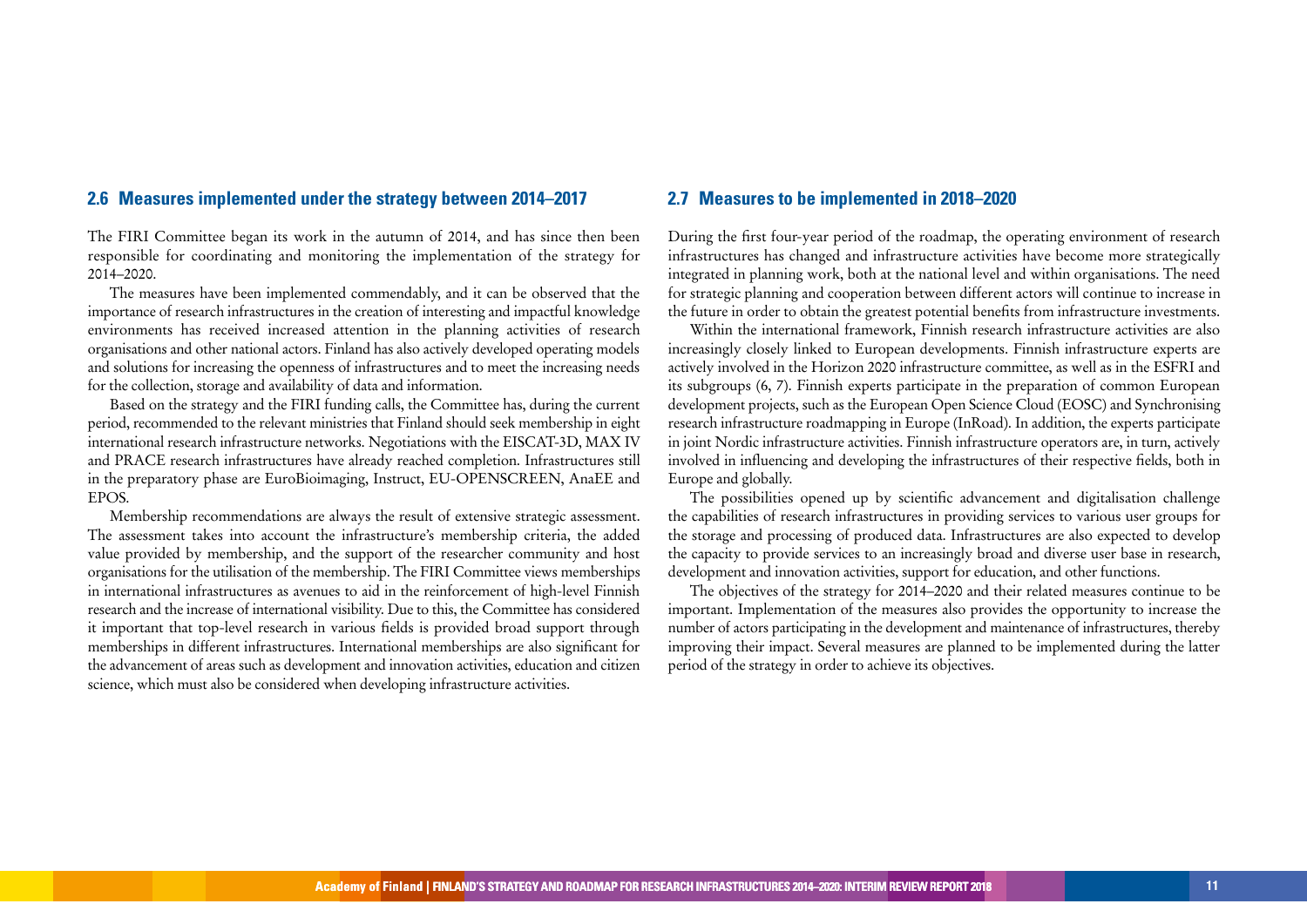#### **Measures to be implemented in 2018–2020:**

#### **1. Long-term development of all research infrastructures**

- Further developing the principles used to identify key national and international research infrastructures and develop their operations
- Increasing the evaluation and visibility of research infrastructure activities so as to facilitate the demonstrability of infrastructures as platforms that are important for the quality and impact of research
- Organising FIRI seminars in order to develop operations and share good practices

#### **2. Improvements to the openness and collaborative use of research infrastructures**

- Developing the usage policies, cooperation and openness of research infrastructures, including in innovation activities
- Participating actively in national and international open science and data management development projects

#### **4. Provision of a firm basis, by the roadmap, for the methodical development of research infrastructures**

- Reinforcing international (Horizon 2020, ESFRI, Nordic countries) research infrastructure activities and their coordination at the national level
- Establishing principles to lay the foundation for the new research infrastructure strategy and roadmap, to be devised in 2021



#### **3.Shoring up of the funding base of research infrastructures**

- Organising annual calls
- Investigating the potential for research infrastructure funding by other funding organisations
- Encouraging research infrastructures in strengthening their funding base and expanding their sources of funding to ensure funding for the full infrastructure lifecycle

#### **5. Evaluation of the impact and significance of research infrastructures**

- Supporting, together with other actors, the broader commercial and societal utilisation and application of the potential that is supportive of the innovation and development of expertise of research infrastructures
- Developing a model for evaluating international memberships
- Further developing the methods for evaluating the scientific impact and significance of research infrastructures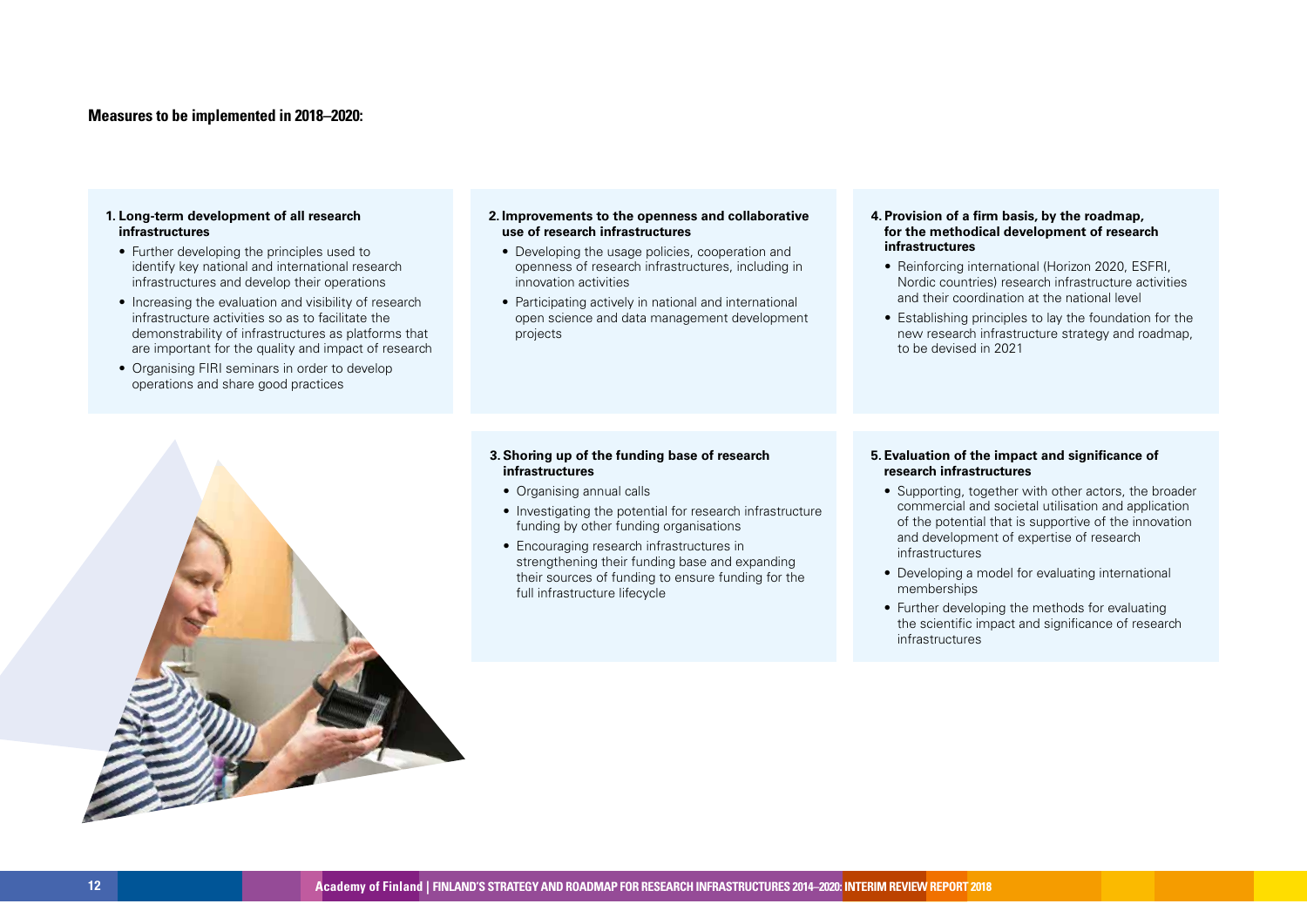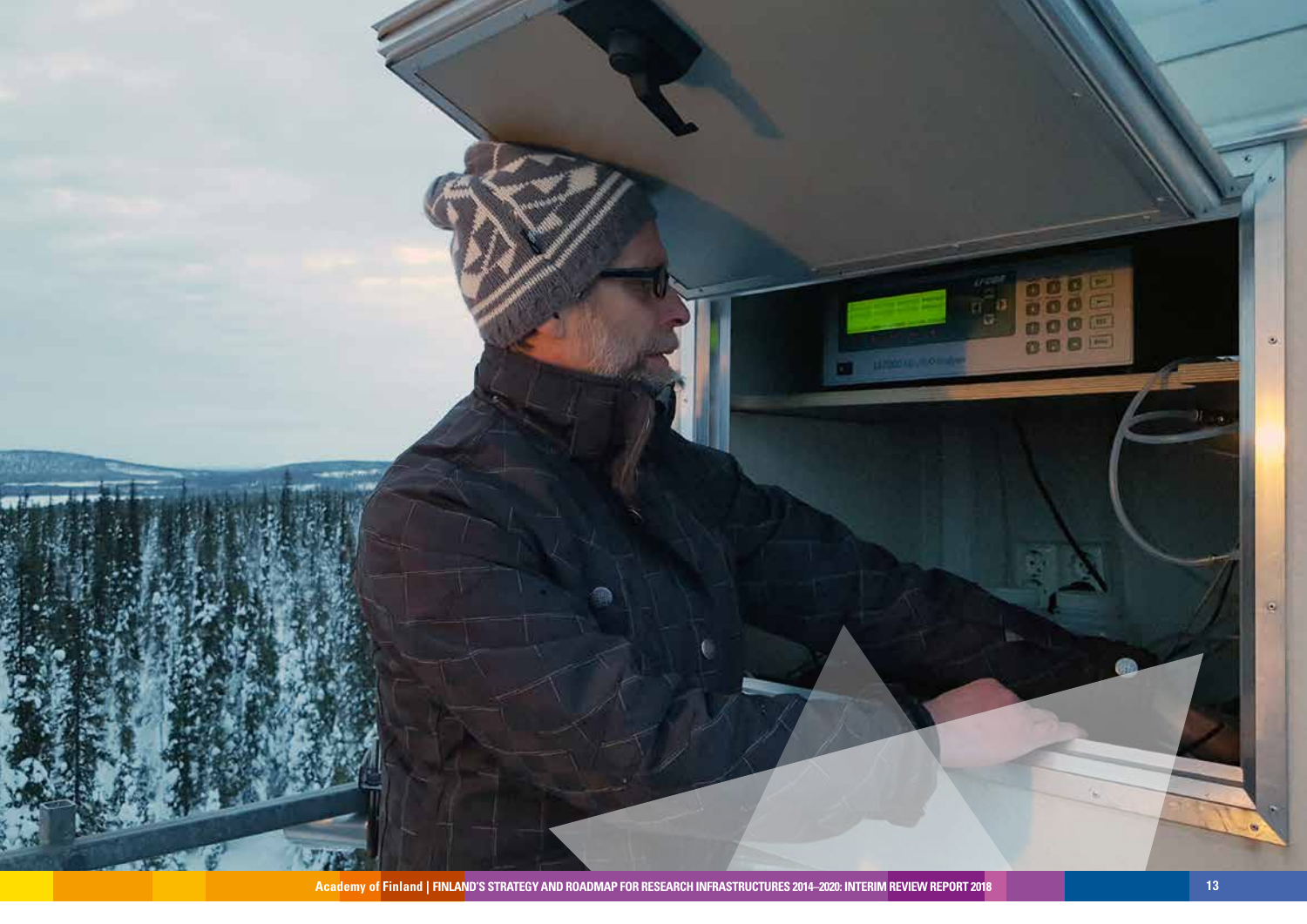# **3 Finland's research infrastructure roadmap 2014–2020**

**The roadmap for national research infrastructures is a list of key research infrastructures in Finland, which are either under development or will be newly required over the next 10–15 years. The plan also concerns a major upgrade of existing research infrastructures.** 

Published in 2014, the strategy and roadmap of Finnish research infrastructures have proven to be excellent tools for the development and execution of national and international research infrastructure policy. The strategy and its programme of measures have clarified national objectives and their implementation. As a result, they have facilitated the systematic development of the research infrastructure ecosystem.

The inclusion of a research infrastructure in the roadmap is a strategic selection that is based on international peer review. The research infrastructures included in the roadmap are prioritised service entities that meet the criteria for national research infrastructures. The roadmap provides a solid foundation for other strategic decisions on the development of research infrastructures, such as those related to Finland's membership in international research infrastructures. The roadmap also serves as a basis for the planning and prioritisation of long-term infrastructure investment and their funding.

### **3.1 Interim review of the roadmap**

The objective of the interim review of research infrastructures was to assess the progress, in terms of scientific quality and organisational development, of infrastructures that are included in the roadmap or are not included but have received FIRI funding. The objective was also to identify the research infrastructures that demonstrate an internationally high level of scientific quality and are supportive of Finland's objectives in science policy.

#### **3.1.1 Evaluation criteria for research infrastructures**

Research infrastructures included in the roadmap must create international interest, attract top-level researchers to Finland, produce added value in their research, and markedly raise the standard of research in Finland in their respective field. The research infrastructures must also support the direction of scientific impact outside the scientific community to public services, culture, the economy, health and the environment.

In selecting research infrastructures for the roadmap, the following questions were evaluated:

- Does the infrastructure enable the performance of high-level research?
- How extensive is the potential user base of the infrastructure?
- How does the infrastructure support Finnish research that is cross-disciplinary, multidisciplinary and high-quality? How does it accomplish this internationally?
- Do the services provided by the infrastructure and its data administration comply with the principles of open science?
- Is the organisational structure of the infrastructure sufficiently supportive of the production of service?

Detailed descriptions of the evaluation and selection are included in Appendix 1.

#### **3.1.2 Selection process for research infrastructures**

The interim review was carried out for those research infrastructures whose applications included an action plan for the years 2017–2022 and a report from the years 2013–2016. The infrastructures were asked to report the number of publications made with the help of their services, the number of users of the services and the openness of use, the total funding received by the infrastructure, the cooperation with public and private-sector actors, and the patents, inventions and new technologies developed in their activities. In addition, the infrastructures were asked to report on their impact beyond academia.

Each application was reviewed by two international panels. One of the panels evaluated the research infrastructures for their scientific quality, potential for renewal and impact, while the second panel focused on evaluating the organisational level of development of the research infrastructures in terms of their capability to provide their stated services.

As a whole, the evaluation covered a broad array of issues and therefore utilised unprecedentedly extensive data collected on the operations of the infrastructures. The results will be presented in detail in a background memorandum for the interim review.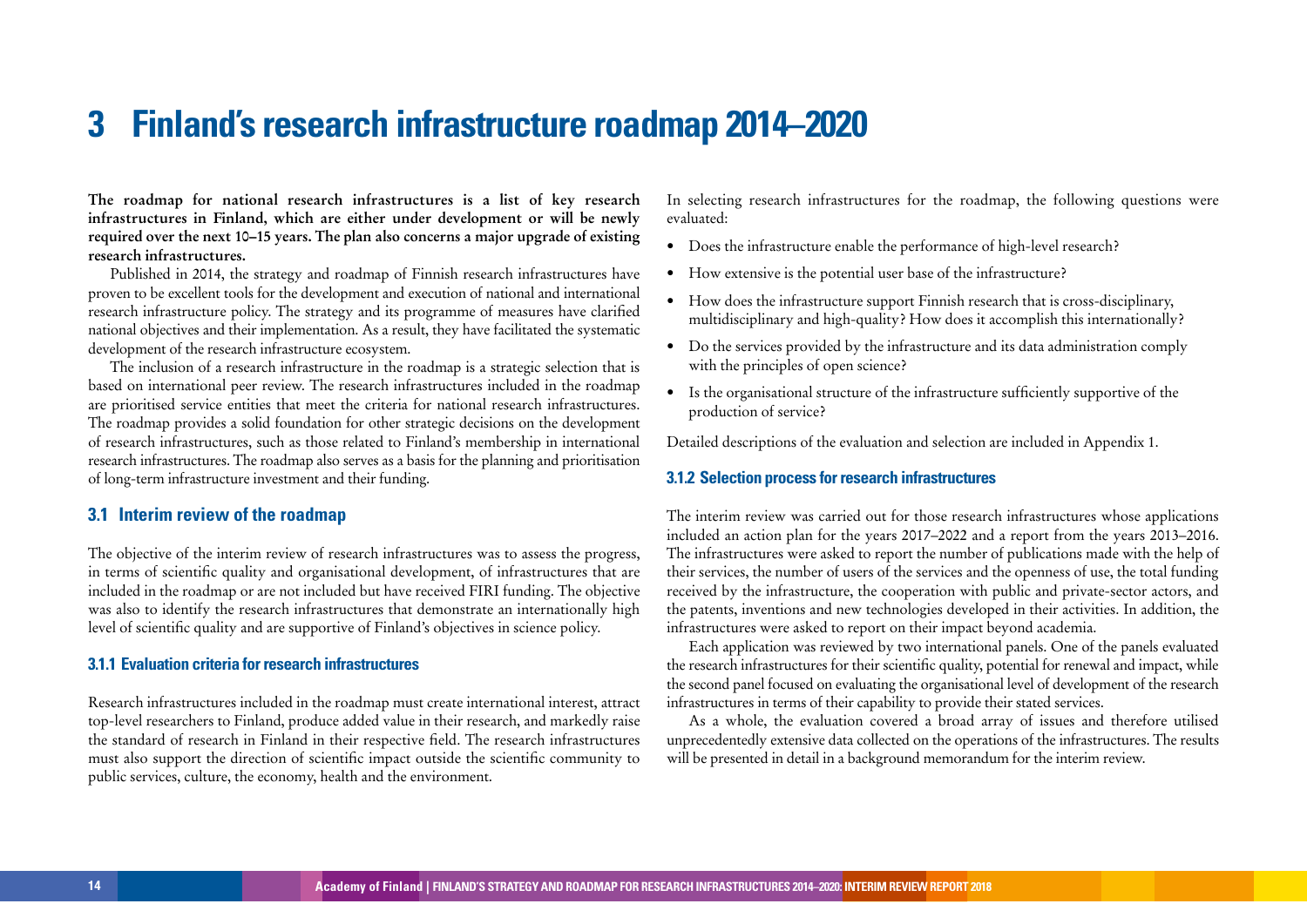**Figure 2. Evaluation and decision-making process in the interim review of the roadmap for 2014–2020.**



**PUBLICATION SEMINAR FOR THE REPORT OF THE INTERIM REVIEW 3 May 2018**

#### **3.1.3 Results of the interim review**

The interim review evaluated a total of 41 infrastructures, including two international research infrastructures, NeIC (Nordic e-Infrastructure Collaboration) and ICOS (Integrated Carbon Observation System). As a result of the review, the roadmap for 2018–2020 consists of 32 research infrastructures of differing levels of quality and organisational maturity. The NeIC and ICOS research infrastructures are part of Finland's international memberships (Figure 3). Three new infrastructures were included in the roadmap: Aalto Ice Tank, FinBIF (Finnish Biodiversity Info Facility) and RAMI (RawMATTERS Infrastructure). As a result of the interim review, two infrastructures were removed from the roadmap: DIPI (Digital Preservation, formerly TTA-KDK-PAS) and XFEL XBI (European X-ray Free-Electron Laser and its Integrated Biology Infrastructure). Furthermore, five infrastructures not on the roadmap but which have received funding by the FIRI Committee did not meet the criteria for roadmap infrastructures and therefore remained outside the roadmap. Another infrastructure left out of the roadmap was CTA (Cherenkov Telescope Array), which failed to submit an application for the interim review.

The research infrastructures included in the roadmap are divided into four groups. The groups are based on the strategic policy by the FIRI Committee and the international peer review, which based its evaluations on the criteria for national research infrastructures (Appendix 1):

- **A: Very advanced research infrastructures**, which fulfilled all criteria and whose operations are established or soon to be established
- **• B: Advanced research infrastructures**, which fulfil the criteria with the exception of some development needs found by the international peer review. These development needs must be addressed.
- **• C: Promising research infrastructures**, which show clear potential to provide support for high-level scientific research but are still young as an organisation
- **• D: Research infrastructures under observation**, which were found by the international peer review to have significant development needs. The fulfilment of these development needs is a prerequisite for their continued inclusion in the roadmap after 2020.

Detailed presentations of all infrastructures on the roadmap are available in the Finnish Research Infrastructure Database. (**[infras.openscience.fi](http://infras.openscience.fi/)**).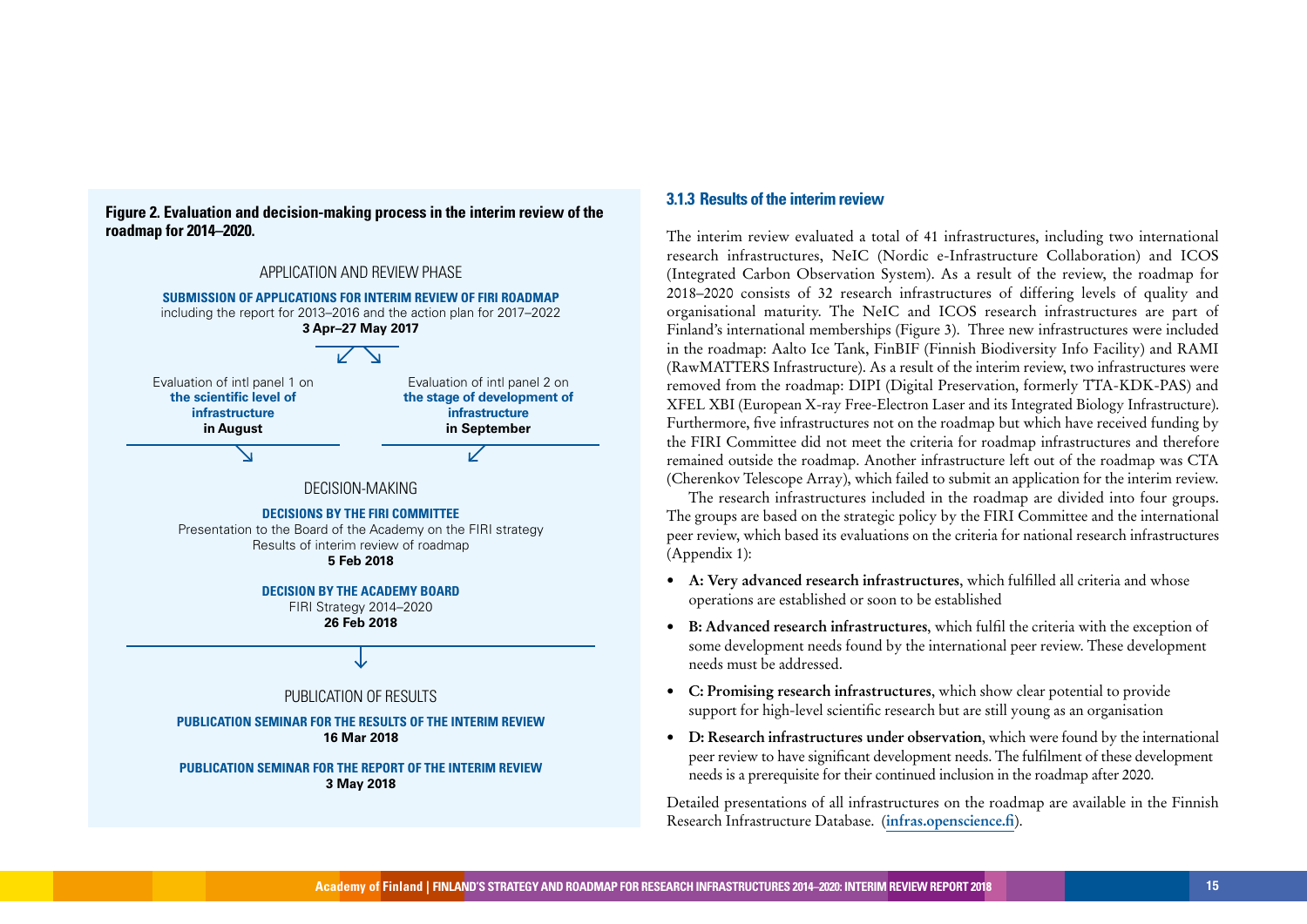#### **3.2 International research infrastructures**

Extensive research infrastructures constructed jointly by several states have complex structures and are challenging to administer. The uniqueness of the research infrastructure as an investment that promotes scientific competitiveness must be considered when considering Finland's participation in a significant international infrastructure or the establishing of such an infrastructure in Finland.

Finland is currently a member in 27 international research infrastructures (Table 1). The interim review of the roadmap for 2014–2020 included no research infrastructures that Finland has been a member of since the formation of the FIRI expert group. In the future, the significance of international memberships to Finnish scientific research will be assessed every five years.

In order to harmonise the related judicial practices, the European Union has issued a regulation (European Consortium on Research Infrastructures, ERIC) establishing a legal framework for research infrastructures. This is intended to ease the administration and operations of extensive, multidisciplinary research infrastructures. European research infrastructures on the ESFRI (European Strategy Forum for Research Infrastructures) roadmap have also devised their own legal frameworks equivalent to ERIC, such as the ECA (ELIXIR Consortium Agreement) by the ELIXIR initiative.

 Finland is a member in eleven infrastructure networks that have developed out of the ESFRI roadmap. At the same time, Finland is responsible for maintaining the competitiveness of its national centres (nodes). Joining a network is always the result of an extensive strategic assessment. The assessment takes into account the infrastructure's membership criteria, the added value provided by membership, and the strong support of the researcher community and host organisations for the utilisation of the membership.

Finland is a host country to the ICOS-ERIC network, which is headquartered in the University of Helsinki Kumpula campus in Helsinki. Finland is also involved in the planned joint hosting of the EuroBioimaging (EuBI) infrastructure between Finland, Italy and the EMBL. In the plan, the head office of the EuBI network would be based at the University of Turku in Finland, while the centres for medical and biological imaging would be located in Italy and at the EMBL.

**Figure 3. Infrastructures on the roadmap 2014–2020 and their grouping based on the interim review.**

| <b>ROADMAP</b><br>32                                                                                                                                                                                                               |                                                                                                                                                                                                                                                                                                                                                |                                                                |                                                                                |  |  |  |
|------------------------------------------------------------------------------------------------------------------------------------------------------------------------------------------------------------------------------------|------------------------------------------------------------------------------------------------------------------------------------------------------------------------------------------------------------------------------------------------------------------------------------------------------------------------------------------------|----------------------------------------------------------------|--------------------------------------------------------------------------------|--|--|--|
| $A^{\cdot}$<br><b>VERY ADVANCED</b><br>10                                                                                                                                                                                          | B:<br>ADVANCED<br>14                                                                                                                                                                                                                                                                                                                           | C:<br><b>PROMISING</b><br>4                                    | D: UNDER<br><b>OBSERVATION</b><br>4                                            |  |  |  |
| <b>BBMRI</b> Finland*<br><b>Biocenter Finland</b><br><b>BIOECONOMY</b><br><b>CLARIN</b> Finland*<br><b>CSC RI</b><br><b>ELIXIR</b> Finland*<br><b>EuBI</b> Finland<br><b>FINMARI</b><br><b>INAR RI</b> **<br><b>PRACE</b> Finland* | <b>CESSDA</b> Finland*<br><b>EISCAT-3D</b><br>$(Finland^*)$<br><b>EPOS Finland</b><br><b>ESS</b> Finland*<br><b>Euclid</b> Finland*<br><b>EU-OPENSCREEN</b><br>Finland<br><b>FinELib</b><br><b>FMAS</b><br><b>INFRAFRONTIER</b><br>Finland*<br><b>INSTRUCT Finland</b><br><b>JYFL-ACCLAB</b><br><b>NaPPI</b> Finland<br><b>NVVL</b><br>Otanano | <b>Aalto Ice Tank</b><br><b>FinBIF</b><br>oGIIR<br><b>RAMI</b> | <b>EATRIS</b> Finland*<br><b>FGCI</b><br><b>Finna</b><br><b>MAXIV</b> Finland* |  |  |  |

\* Membership of international research infrastructure (Table 1)

\*\* Membership and headquarters (ICOS) in Finland (Table 1)

Finland's intl memberships of NeIC and ICOS infrastructures have been reviewed (Table 1)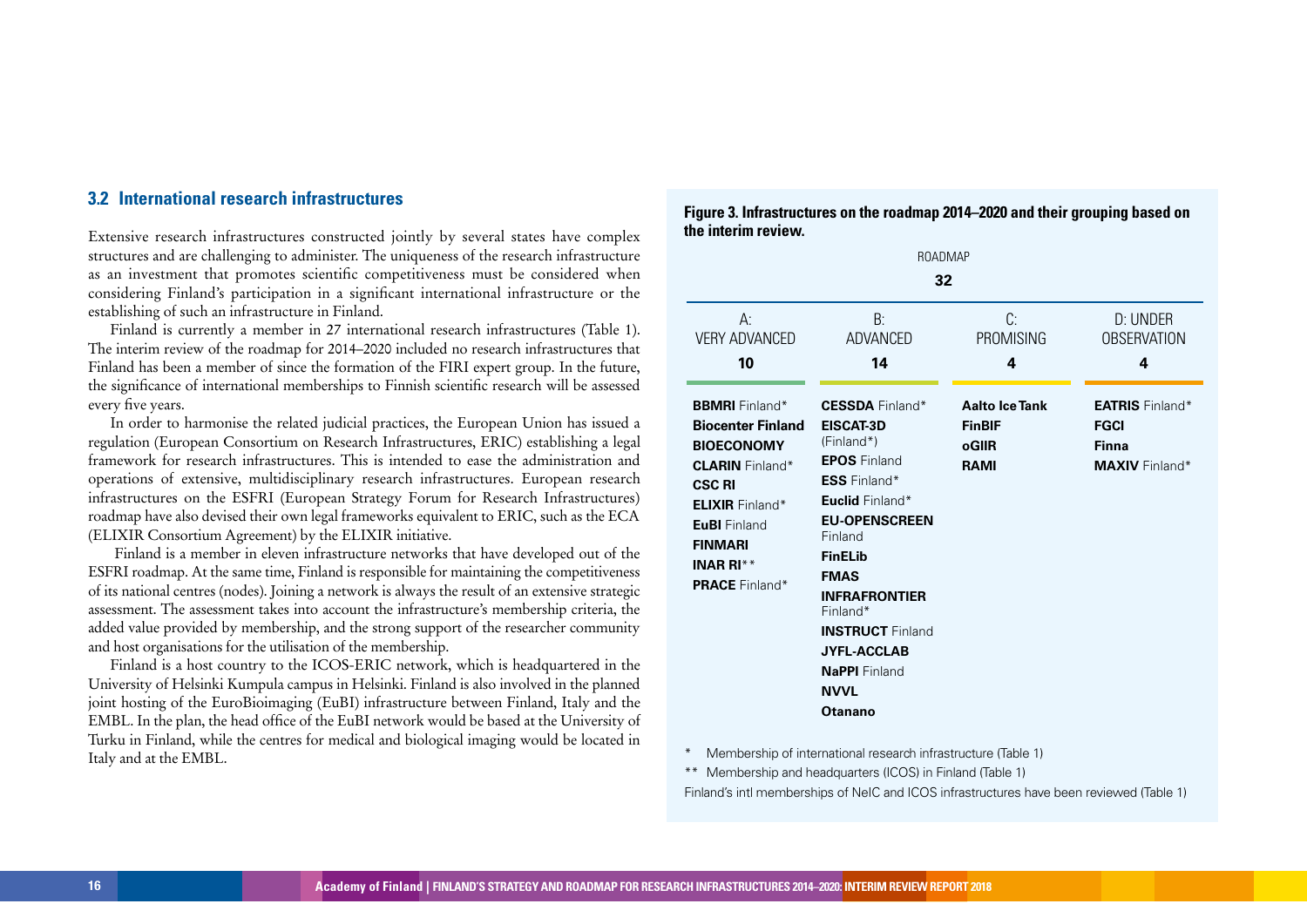# **Table 1. Finland's memberships in international research infrastructures.**

| <b>Environmental</b><br>sciences (6)                                             | <b>Social sciences</b><br>and humanities (3)                                  | <b>Biological and</b><br>medical sciences (5)                                                                         | <b>Energy</b><br>(3)                                                              | <b>Physical sciences</b><br>and engineering (7)                  | <b>E-infrastructures</b><br>and mathematics (3)                           |
|----------------------------------------------------------------------------------|-------------------------------------------------------------------------------|-----------------------------------------------------------------------------------------------------------------------|-----------------------------------------------------------------------------------|------------------------------------------------------------------|---------------------------------------------------------------------------|
| EISCAT (+3D)<br>European Incoherent<br><b>Scatter Association</b>                | <b>CESSDA</b><br>Consortium of European<br>Social Science Data Archives       | <b>EMBL</b><br>European Molecular<br><b>Biology Laboratory</b>                                                        | <b>ITER</b><br>International Thermonuclear<br>Experimental Reactor,<br><b>TEM</b> | <b>CERN</b><br>European Organization<br>for Nuclear Research     | <b>IML</b><br>Mittag-Leffler Institute                                    |
| <b>GBIF</b><br><b>Global Biodiversity</b><br>Information Facility                | <b>CLARIN</b><br>Common Language<br>Resource and Technology<br>Infrastructure | <b>EATRIS</b><br>European Advanced<br><b>Translational Research</b><br>Infrastructure                                 | <b>EFDA-JET</b><br>Joint European Torus,<br>TEM                                   | <b>ESA</b><br>European<br>Space Agency,<br>TEM                   | <b>NeIC</b><br>Nordic e-Infrastructure<br>Collaboration                   |
| <b>ICDP</b><br>International<br>Continental, Scientific<br>Drilling Program      | <b>ESS</b><br>European Social<br>Survey                                       | <b>BBMRI</b><br>Biobanking and<br>Biomolecular<br>Resources RI                                                        | <b>JHR MTR</b><br>Jules Horowitz<br>Materials Testing<br>Reactor, TEM             | <b>ESO</b><br>European Southern<br>Observatory                   | <b>PRACE</b><br>Partnership for<br><b>Advanced Computing</b><br>in Europe |
| <b>IODP</b><br>Integrated Ocean<br>Drilling Program                              |                                                                               | <b>ELIXIR</b><br>European life science<br>infrastructure for biological<br>information                                |                                                                                   | <b>ESRF</b><br>European Synchrotron<br><b>Radiation Facility</b> |                                                                           |
| <b>ICOS</b><br>Integrated carbon<br>observation system<br><b>Hosting country</b> |                                                                               | <b>INFRAFRONTIER</b><br>The European Infrastructure<br>for phenotyping and<br>archiving of model<br>mammalian genomes |                                                                                   | <b>FAIR</b><br>Facility for Antiproton<br>and Ion Research       |                                                                           |
| <b>EURO-ARGO</b><br>European contribution<br>to the ARGO Program,<br><b>LVM</b>  |                                                                               |                                                                                                                       |                                                                                   | <b>MAX IV</b><br>Synchrotron<br><b>Radiation Facility</b>        |                                                                           |
|                                                                                  |                                                                               |                                                                                                                       |                                                                                   | <b>NOT</b><br>Nordic Optical<br>Telescope                        |                                                                           |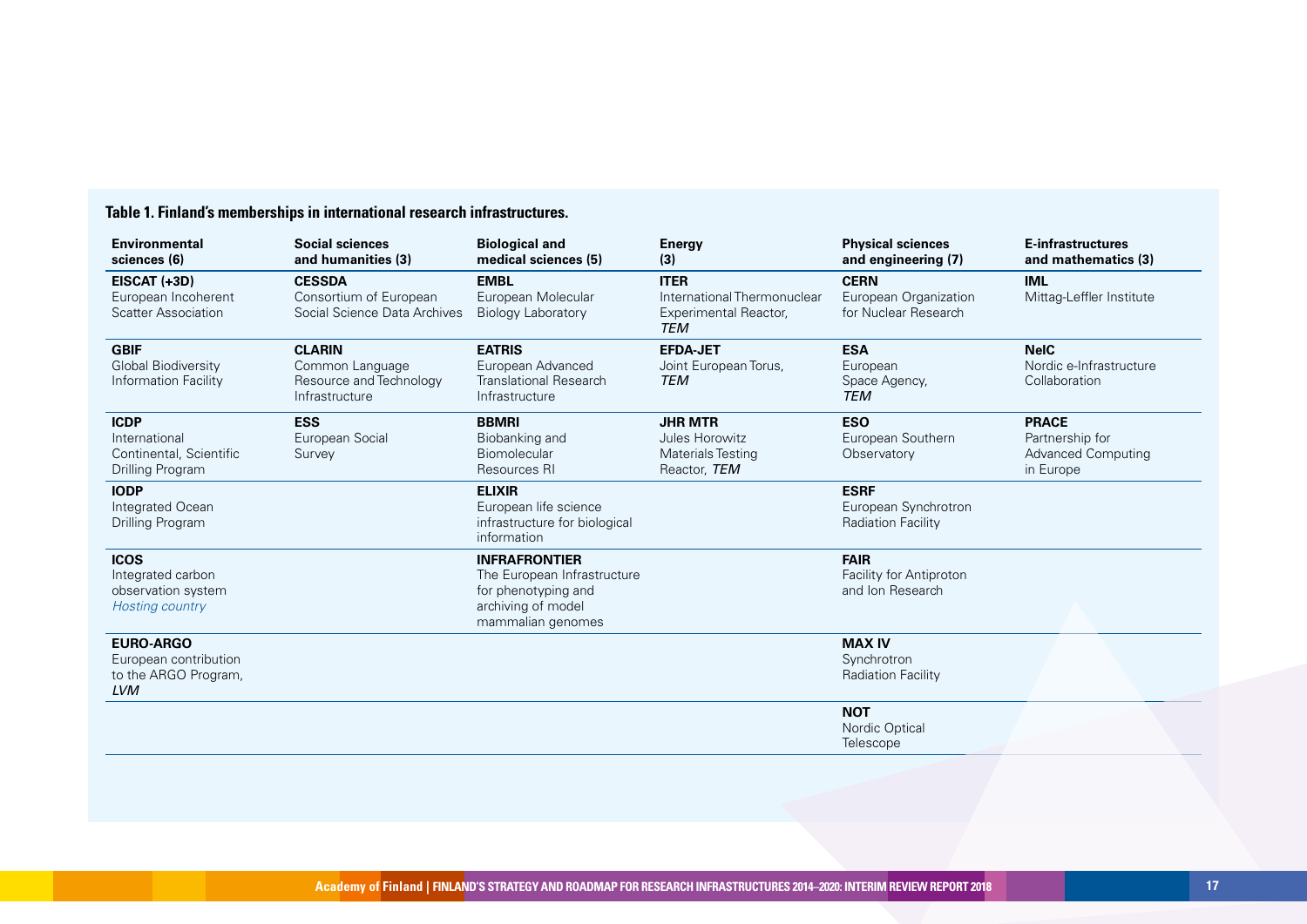# **4 Research infrastructure funding**

The funding of research infrastructures is long-term, as the lifecycles of infrastructures may be decades long. In Finland, the longevity of infrastructure funding is achieved through collaboration. The Academy of Finland provides funding primarily for investment costs during the construction phase of the research infrastructure, that is, for the procurement of equipment and systems and the start-up of services. In addition, the Academy funds the implementation of crucial upgrades for existing infrastructures. The Academy requires that the funded equipment be part of a Finnish research infrastructure that is currently operational or under construction and which is openly available for shared use by the scientific community. The principle of FIRI activities is that the permanent operating costs of the infrastructures are paid for by their respective host organisations. In FIRI funding applications, the applicants are always the host organisations of research infrastructures.

While the research infrastructures often have broad funding bases, the primary source of funding for their operations is their host organisation. According to the information provided for the interim review, the roadmap's research infrastructures have total funding needs of approximately 600 million euros for the years 2018–2022.

### **4.1 Academy of Finland funding for research infrastructures**

The Academy of Finland organises the annual FIRI funding application round for research infrastructures, which is aimed at improving the quality, capacity for renewal, competitiveness and multidisciplinarity of Finnish research, as well as to increase the appeal of Finnish research environments. A further objective is to promote national and international collaboration between universities, research groups and researchers. The research infrastructures are used to support researcher training and the formation and utilisation of scientific expertise and knowledge capital. FIRI funding may also be granted for expenses incurred by memberships in national and international research infrastructures, such as membership fees.

In addition to FIRI funding, the Academy reimburses approximately 19 million euros in research infrastructure membership fees each year.

In addition, the research conducted by the research infrastructures is funded partially by other research funding by the Academy, such as Academy Project funding granted by the Academy's research councils.

### **4.2 Effects of the roadmap interim review on FIRI funding calls**

As of 2018, the FIRI funding calls will be influenced by the infrastructure's inclusion in the roadmap as well as its designated category (Table 2 and Figure 3).

In future, all applications will continue to be evaluated on the level development of their infrastructure; however, infrastructures in the very advanced or advanced categories and international member infrastructures no longer need to present the ways by which they have advanced scientific research in their applications. For these infrastructures, the results of the 2018 interim review are sufficiently convincing to be considered reliable until the year 2020. Scientific advancement will continue to be evaluated yearly for applications filed by promising infrastructures, infrastructures under observation, and infrastructures outside the roadmap (including new initiatives).

Future FIRI calls will also evaluate how infrastructures in the advanced category have been able to address the development needs identified in the interim review. It is a prerequisite of continued FIRI funding that these development needs are addressed. In the case of infrastructures under observation, the identified development needs are significant enough that their addressing is prerequisite to both continued FIRI funding and the continued inclusion of said infrastructure in the roadmap, which will be next updated in 2021.

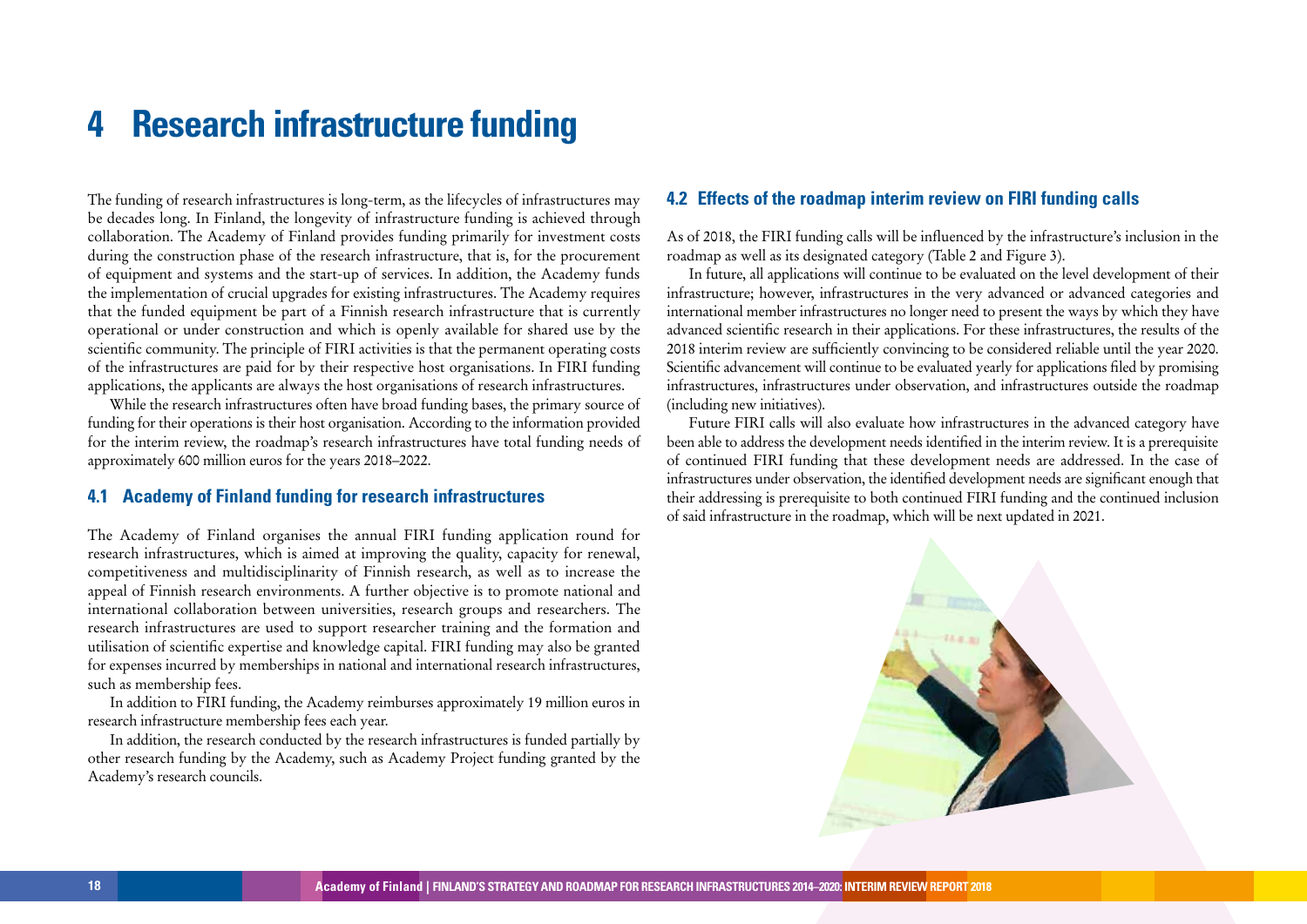| <b>Review target in</b>                    | Research infrastructures included in the roadmap |                    |              |                      | E. Other international | <b>F. Outside</b> |
|--------------------------------------------|--------------------------------------------------|--------------------|--------------|----------------------|------------------------|-------------------|
| <b>FIRI calls</b>                          | A. VERY ADVANCED                                 | <b>B. ADVANCED</b> | C. PROMISING | D. UNDER OBSERVATION | memberships            | roadmap           |
| Level of                                   |                                                  |                    |              |                      |                        |                   |
| advancement                                | Yes                                              | Yes                | Yes          | Yes                  | Yes                    | Yes               |
| Promotion of science                       | <b>No</b>                                        | <b>No</b>          | Yes          | Yes                  | <b>No</b>              | Yes               |
| Development needs<br>identified during the |                                                  |                    |              |                      |                        |                   |
| interim review                             | <b>No</b>                                        | Yes                | No           | Yes                  | <b>No</b>              | No                |
|                                            |                                                  |                    |              |                      |                        |                   |
| <b>Funding in</b><br><b>FIRI call</b>      |                                                  |                    |              |                      |                        |                   |
| Roadmap call                               | Eligible                                         | Eligible           | Eligible     | Eligible             | Eligible               | Ineligible        |
| New initiatives call                       | Ineligible                                       | Ineligible         | Ineligible   | Ineligible           | Ineligible             | Eligible          |

# **Table 2. Evaluation criteria for the roadmap 2014–2020 categories, international memberships and infrastructures outside the roadmap**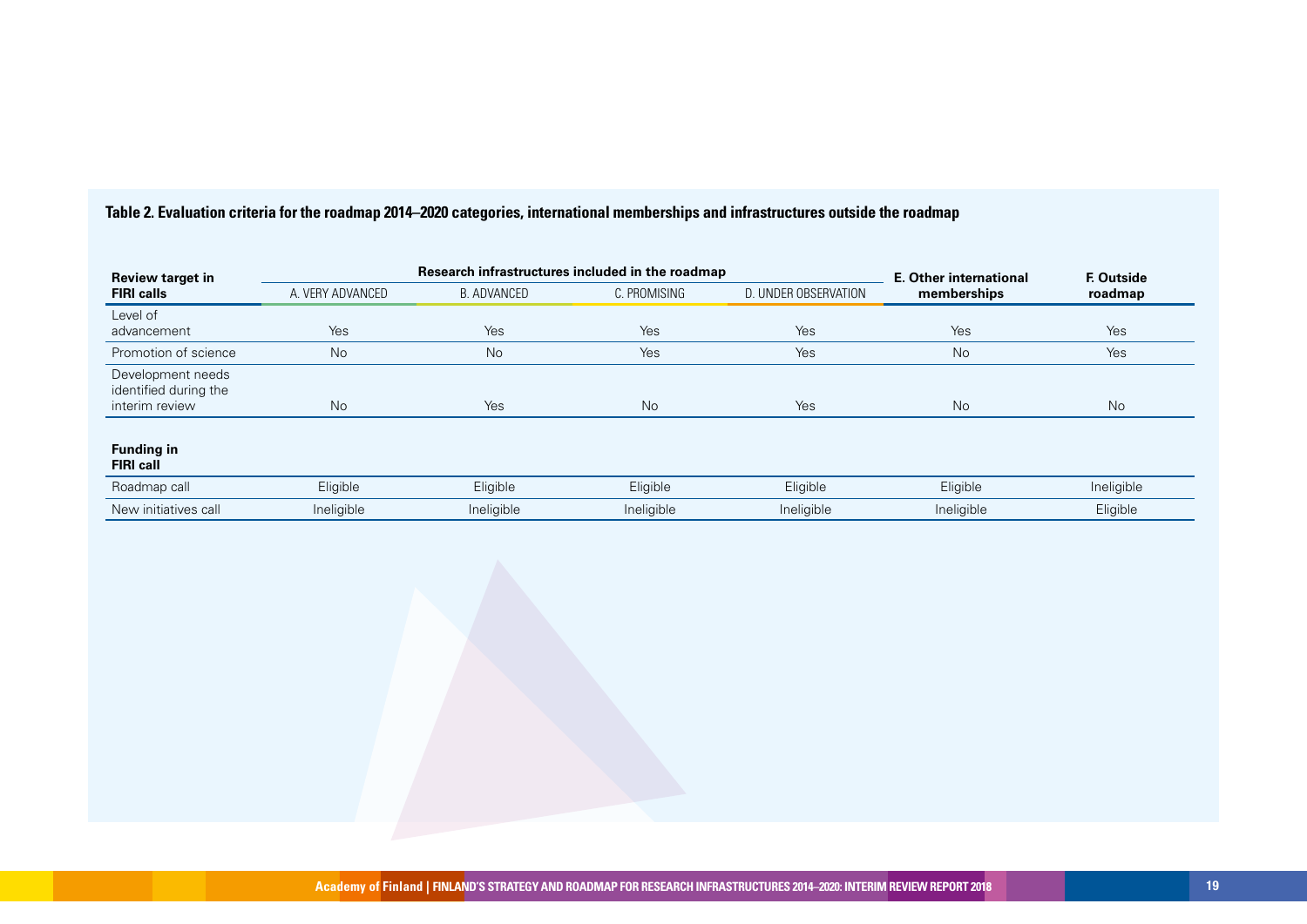# **5 Conclusions of the strategy and roadmap 2014–2020 interim review**

#### **Conclusions of the strategy interim review**

The research infrastructure strategy and roadmap 2014–2020 interim review and the research infrastructure applications and reports evaluated in connection with it demonstrate that the strategic development of research infrastructures plays an important role in the optimal direction resources in order to achieve impact. The impact of research infrastructures extends beyond research and the scientific community.

In order to expand the overall national picture on research infrastructures during the first four years of the strategy period, the Committee has, in cooperation with other parties, carried out assessments of the infrastructure fields of universities, universities of applied sciences and university hospitals, as well as arranged opportunities for industryand discipline-specific dialogue. The objective for the latter strategy period in the years 2018–2020 is to further develop the principles used to identify key infrastructures. At the same time, the openness and joint use of infrastructures will be improved, and particular attention will be paid to cooperative activities with the private sector and other societal actors. To extend the funding base of infrastructures, discussions will be held between various parties to develop the principles and to identify opportunities for cooperation, both at the national level and between research infrastructures. To further enhance Finland's impact on international arenas, national coordination must be strengthened, particularly in relation to the ESFRI, Horizon 2020, FP9 preparations and Nordic cooperation. Between the years 2018–2020, the Committee will also establish the principles that lay the foundation for the new research infrastructure strategy and roadmap, to be devised in 2021.



#### **Conclusions of the roadmap interim review**

The objectives set for national and international research infrastructures aim at promoting collaboration between different actors in order reinforce the joint use, openness and funding base of the infrastructures. Further development is still required in areas such as evaluation of the infrastructures' impact, development of flexible usage policies, and the practical implementation of lifecycle thinking for infrastructures. Administration and direction and the management of cooperation structures and data policies of large-scale, distributed or virtual research infrastructures require suitable operating models and skills that should be systematically developed both in Finland and internationally.

The Finnish Research Infrastructure Committee has opted for a model in which its decisions are based on international peer review while the overall responsibility lies with the host organisation. This model has proved to be efficient in prioritising research infrastructures in a way that appropriately serves the needs of the scientific community and the Committee's strategic focal points. As a result, Finland has been able to join several distributed and virtual international research infrastructures during the strategy period. During the current four-year period, the Committee has recommended to the relevant ministries that Finland should seek membership in eight international research infrastructure networks. Through the FIRI funding calls, the Committee has, in addition to supporting high-level scientific research, encouraged infrastructures to openness in usage policies, systematic data management and broader cooperation between actors. Furthermore, the Committee has developed the open-access Finnish Research Infrastructure Database in cooperation with the Open Science and Research Initiative. (**[infras.openscience.fi](http://infras.openscience.fi/)**.)

In future, this categorisation will influence the content of FIRI applications and evaluation principles; very advanced infrastructures will be evaluated more lightly, while funding for advanced and monitored research infrastructures will be influenced by their advancement of the development targets identified in the review.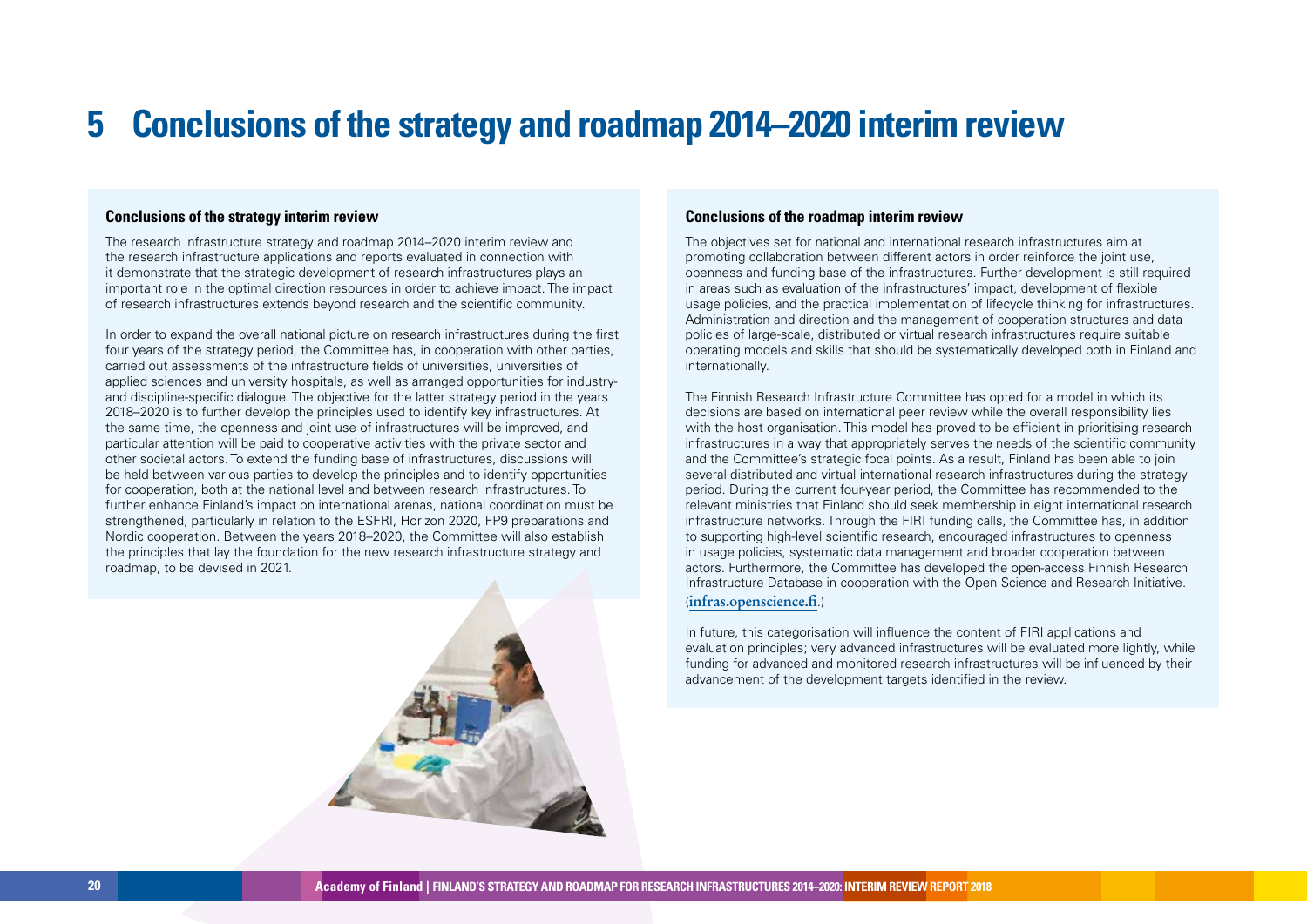# **6 Abbreviations**

| <b>AALTO</b>             | Aalto University                                                                                      |
|--------------------------|-------------------------------------------------------------------------------------------------------|
| <b>Aalto Ice Tank</b>    | Aalto University multi-purpose tank to research physical phenomena<br>related to ice, ships and waves |
| AnaEE                    | Infrastructure for Analysis and Experimentation on Ecosystems                                         |
| <b>BBMRI</b>             | Biobanking and Biomolecular Resources Research Infrastructure                                         |
| <b>Biocenter Finland</b> | Distributed national research infrastructure of five biocenters in<br>six Finnish universities        |
| <b>BIOECONOMY</b>        | Bioeconomy Infrastructure                                                                             |
| <b>CERN</b>              | European Organization for Nuclear Research,                                                           |
| <b>CESSDA</b>            | Consortium of European Social Science Data Archives                                                   |
| <b>CLARIN</b>            | Common Language Resources and Technology Infrastructure                                               |
| <b>CSC</b>               | <b>IT Center for Science Ltd</b>                                                                      |
| <b>CTA</b>               | Cherenkov Teleskope Array                                                                             |
| <b>DIPI</b>              | Digital Preservation Infrastructure                                                                   |
| <b>EATRIS</b>            | European Advanced Translational Research Infrastructure in Medicine                                   |
| <b>ECA</b>               | <b>ELIXIR Consortium Agreement</b>                                                                    |
| <b>EFDA-JET</b>          | Joint European Torus                                                                                  |
| EISCAT_3D                | European Incoherent Scatter Facility, ISR radar system located in<br>Kiruna, Sodankylä and Tromso     |
| <b>ELIXIR</b>            | European Life Science Infrastructure for Biological Information                                       |
| <b>EMBC</b>              | European Molecular Biology Conference                                                                 |
| <b>EMBL</b>              | European Molecular Biology Laboratory                                                                 |
| <b>EOSC</b>              | European Open Science Cloud                                                                           |
| <b>EPOS</b>              | European Plate Observing System                                                                       |
| <b>ERIC</b>              | European Research Infrastructure Consortium                                                           |
| <b>ESA</b>               | European Space Agency                                                                                 |

| <b>ESFRI</b>                     | European Strategy Forum on Research Infrastructures                                                                                                                       |
|----------------------------------|---------------------------------------------------------------------------------------------------------------------------------------------------------------------------|
| <b>ESO</b>                       | European Southern Observatory                                                                                                                                             |
| <b>ESRF</b>                      | European Synchrotron Radiation Facility                                                                                                                                   |
| <b>ESS</b>                       | European Social Survey on developments in social values within Europe                                                                                                     |
| EU                               | European Union                                                                                                                                                            |
| <b>EuBI</b>                      | Euro-Biolmaging, European Research Infrastructure for<br>biomedical imaging                                                                                               |
| <b>EUCLID</b>                    | ESA cosmological mission to study dark energy                                                                                                                             |
| <b>EU-OPEN-</b><br><b>SCREEN</b> | European Infrastructure of Open Screening Platforms for<br><b>Chemical Biology</b>                                                                                        |
| Euro-Argo                        | Global Ocean Observing Infrastructure                                                                                                                                     |
| <b>FAIR</b>                      | Facility for Antiproton and Ion Research                                                                                                                                  |
| <b>FGCI</b>                      | Finnish Grid and Cloud Infrastructure                                                                                                                                     |
| <b>FinBIF</b>                    | Finnish Biodiversity Info Facility                                                                                                                                        |
| <b>FIN-CLARIN</b>                | Finnish language resources and technology infrastructure, part of the<br>international common language resources and technology infrastructure<br><b>CLARIN ERIC</b>      |
| <b>FinELib</b>                   | National Electronic Library                                                                                                                                               |
| <b>FINMARI</b>                   | Finnish Marine Research Infrastructure                                                                                                                                    |
| <b>Finna</b>                     | Public Interface of the National Digital Library                                                                                                                          |
| <b>FIRI</b>                      | Finnish Research Infrastructure                                                                                                                                           |
| <b>FIRI-ATR</b>                  | Finnish Research Infrastructure expert group (FIRI-ATR), which<br>functioned between 2012-2014 as the predecessor of the Research<br>Infrastructure Committee (Committee) |
| <b>FIRI Committee</b>            | Finnish Research Infrastructure Committee                                                                                                                                 |
| <b>FMAS</b>                      | Finnish Microdata Access Service                                                                                                                                          |
| FP9                              | EU Framework Programme 9                                                                                                                                                  |
|                                  |                                                                                                                                                                           |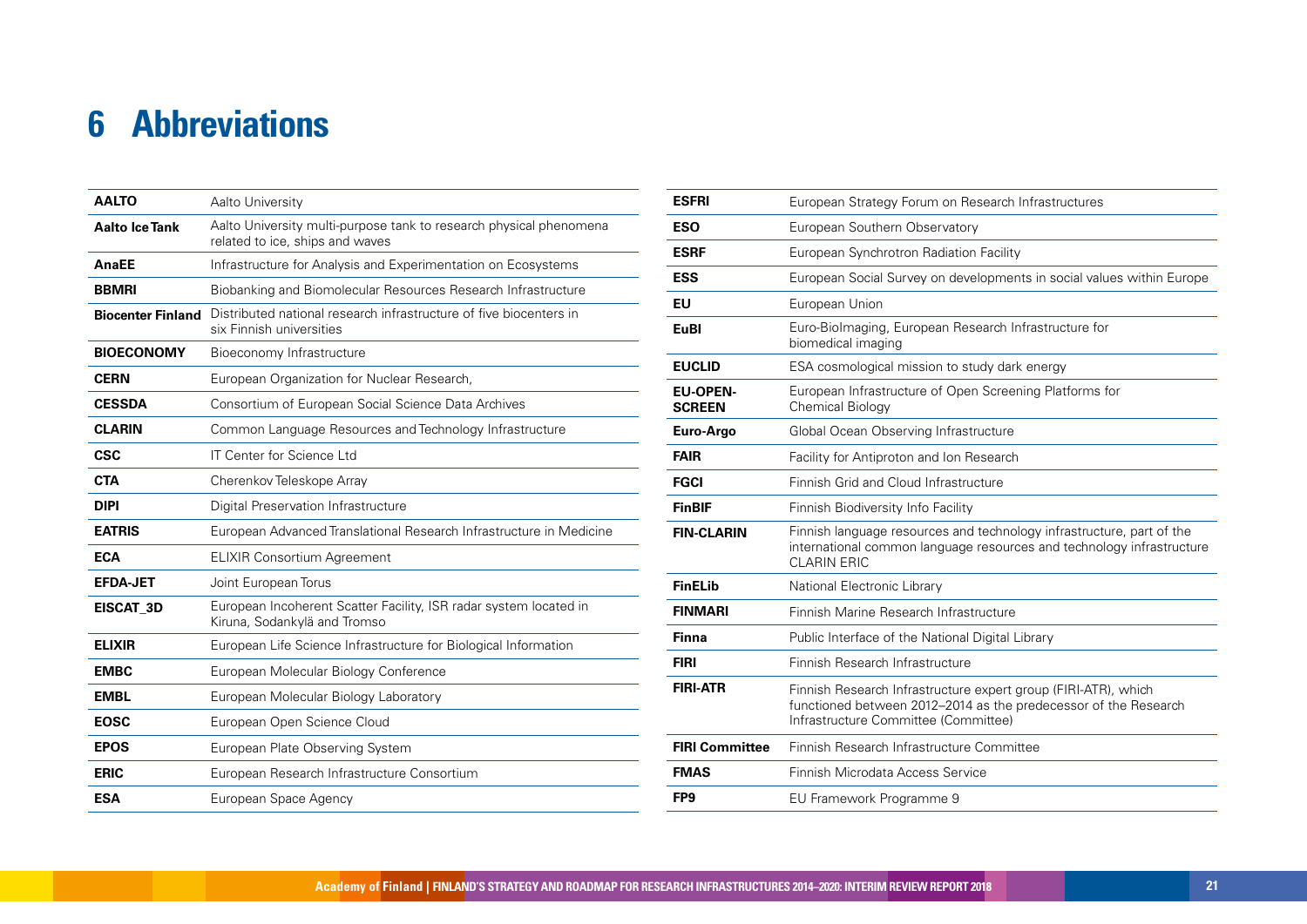| <b>GBIF</b>          | Global Biodiversity Information Facility                                                                                                                           |
|----------------------|--------------------------------------------------------------------------------------------------------------------------------------------------------------------|
| H <sub>2020</sub>    | Horizon 2020, EU Research and Innovation Programme for 2014-2020                                                                                                   |
| <b>ICDP</b>          | International Continental, Scientific Drilling Program                                                                                                             |
| <b>ICOS</b>          | Integrated Carbon Observation System, a network of researchers and<br>measurement stations measuring levels of greenhouse gases                                    |
| <b>ICT</b>           | Information and communications technology                                                                                                                          |
| <b>IML</b>           | Mittag-Leffler Institute                                                                                                                                           |
| <b>INAR RI</b>       | Integrated Atmospheric and Earth System Science Research<br>Infrastructure                                                                                         |
| <b>INFRAFRONTIER</b> | European Infrastructure for Phenotyping and Archiving of Model<br>Mammalian Genomes (for the analysis, archiving and distribution of<br>genetically modified mice) |
| <b>InRoad</b>        | Synchronising research infrastructure roadmapping in Europe, H2020<br>project                                                                                      |
| <b>Instruct</b>      | Integrated Structural Biology                                                                                                                                      |
| <b>IODP</b>          | Integrated Ocean Drilling Program                                                                                                                                  |
| <b>ITER</b>          | International Thermonuclear Experimental Reactor                                                                                                                   |
| <b>JHR MTR</b>       | Jules Horowitz Materials Testing Reactor                                                                                                                           |
| <b>JYFL-ACCLAB</b>   | Accelerator Laboratory of the Department of Physics at the University<br>of Jyväskylä                                                                              |
| <b>KDK</b>           | National Digital Library                                                                                                                                           |
| <b>LVM</b>           | Ministry of Transport and Communications                                                                                                                           |
| <b>MAX IV</b>        | Synchrotron radiation facility in Lund                                                                                                                             |
| <b>NaPPI</b>         | National Plant Phenotyping Infrastructure                                                                                                                          |
| <b>NeIC</b>          | Nordic eInfrastructure Collaboration Facility, part of Nordic<br>e-Infrastructure Collaboration                                                                    |
| NOT                  | Nordic Optical Telescope                                                                                                                                           |
| <b>NVVL</b>          | National Virus Vector Laboratory                                                                                                                                   |

| oGIIR          | Open spatial data research infrastructure                                                                        |
|----------------|------------------------------------------------------------------------------------------------------------------|
| OKM            | Ministry of Education, Science and Culture                                                                       |
| <b>OtaNano</b> | Otaniemi micro- and nanotechnology research infrastructure                                                       |
| <b>PAS</b>     | Solution for the long-term preservation of electronic materials                                                  |
| <b>PRACE</b>   | Partnership for Advanced Computing in Europe                                                                     |
| <b>RAMI</b>    | RawMATTERS Infrastructure                                                                                        |
| STM            | Ministry of Social Affairs and Health                                                                            |
| TEM            | Ministry of Employment and the Economy                                                                           |
| <b>THL</b>     | National Institute for Health and Welfare                                                                        |
| TTA            | National Research Data Initiative, an infrastructure which forms<br>part of the national infrastructure services |
| TTA-KDK        | The National Digital Library's PAS digitisation project                                                          |
| <b>XBI</b>     | European X-ray Free-Electron Laser (XFEL) and its<br>Integrated Biology Infrastructure (XBI)                     |
| <b>XFEL</b>    | European X-ray Free-Electron Laser                                                                               |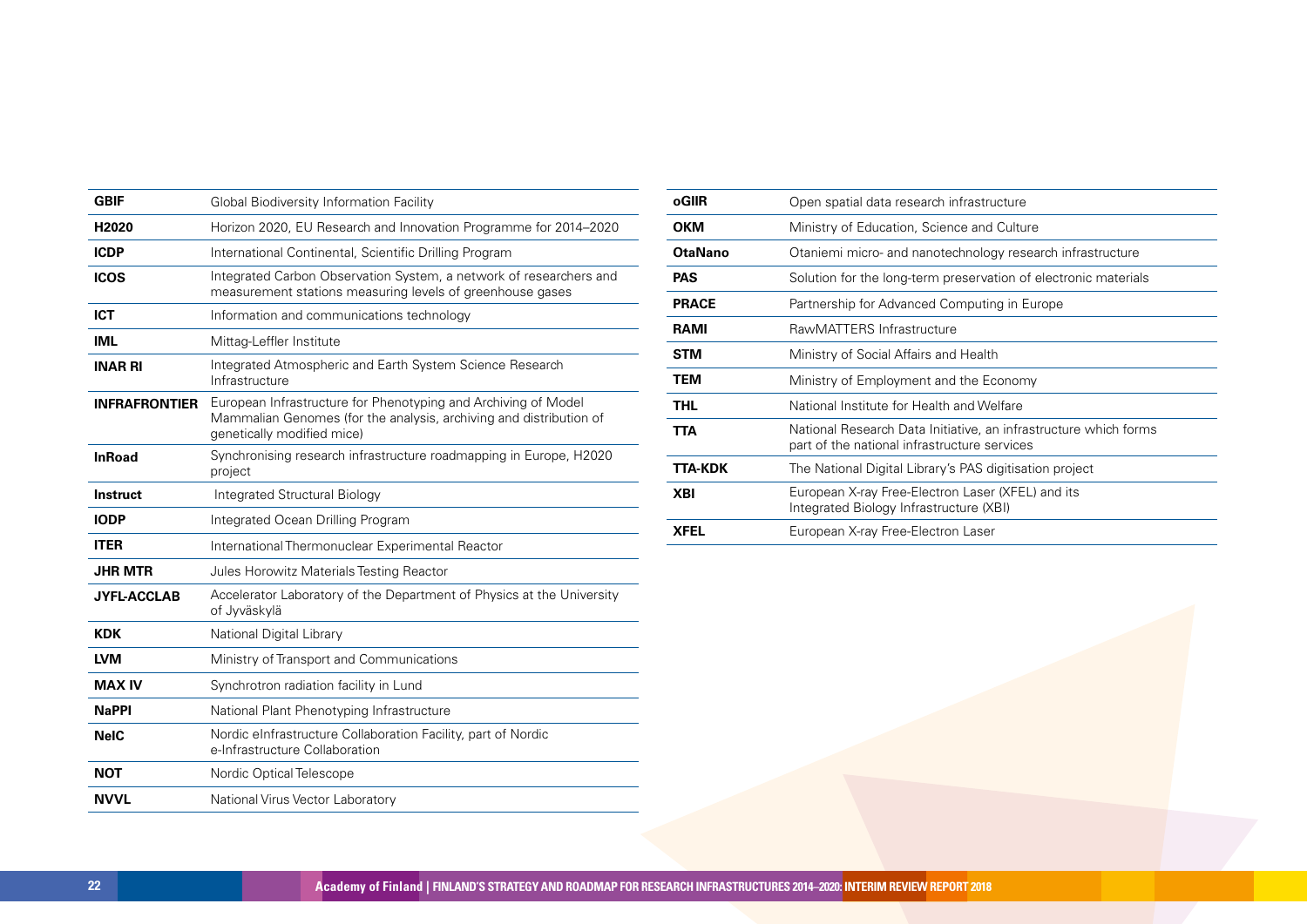# **Sources**

- **1. Finland's strategy and roadmap for research infrastructures 2014–2020. [Finland's strategy and roadmap for research infrastructures 2014–2020.](https://www.aka.fi/globalassets/awanhat/documents/firi/tutkimusinfrastruktuurien_strategia_ja_tiekartta_2014_en.pdf)**
- **2. The State of Scientific Research in Finland 2014. Academy of Finland. [https://www.aka.fi/en/research-and-science-policy/state-of-scientific-research/](https://www.aka.fi/en/research-and-science-policy/state-of-scientific-research/SOSR/) SOSR/**
- **3. Juha Viitasaari, Seliina Päällysaho (2016). Openness of research, development and innovation environments and infrastructures in universities of applied sciences: Improving openness in user-based innovation ecosystems at institutions of higher education – project report. Publications series by the Seinäjoki University of Applied Sciences. B. Reports and investigations 118, Seinäjoki University of Applied Sciences. Permanent link to publication: [URN:ISBN:978-952-7109-48-9](http://www.theseus.fi/handle/10024/115121)**
- **4. Mari Hjelt, Susanna Sepponen, Santeri Palomäki, Päivi Luoma 2017, Gaia Consulting Oy (Commissioned by Tekes and the Ministry of Employment and the Economy). Report on the use of public research infrastructures and development platforms by companies. [http://docplayer.fi/46335749-Julkiset-tutkimusinfrastruktuurit-ja](http://docplayer.fi/46335749-Julkiset-tutkimusinfrastruktuurit-jakehitysymparistot-elinkeinoelaman-kaytossa.html)kehitysymparistot-elinkeinoelaman-kaytossa.html**
- **5. Finland's research infrastructure database <http://infras.openscience.fi/>**
- **6. ESFRI Roadmap 2016, Strategy Report on Research Infrastructures. [http://www.esfri.eu/esfri\\_roadmap2016/roadmap-2016.php](http://www.esfri.eu/esfri_roadmap2016/roadmap-2016.php)**
- **7. Long-Term Sustainability of Research Infrastructures (ESFRI) [http://www.esfri.eu/sites/default/files/u4/ESFRI\\_SCRIPTA\\_TWO\\_](http://www.esfri.eu/sites/default/files/u4/ESFRI_SCRIPTA_TWO_PAGES_19102017_3.pdf) PAGES\_19102017\_3.pdf)**

# **Appendices**

**Appendix 1. Evaluation criteria for national research infrastructures**

# **National criteria for research infrastructures**

## **Table of contents**

| $\mathbf{1}$ | General evaluation criteria for research infrastructures 24  |  |
|--------------|--------------------------------------------------------------|--|
| $\mathbf{2}$ | Specific evaluation criteria for research infrastructures 24 |  |
|              |                                                              |  |
|              |                                                              |  |
|              |                                                              |  |
|              |                                                              |  |
|              |                                                              |  |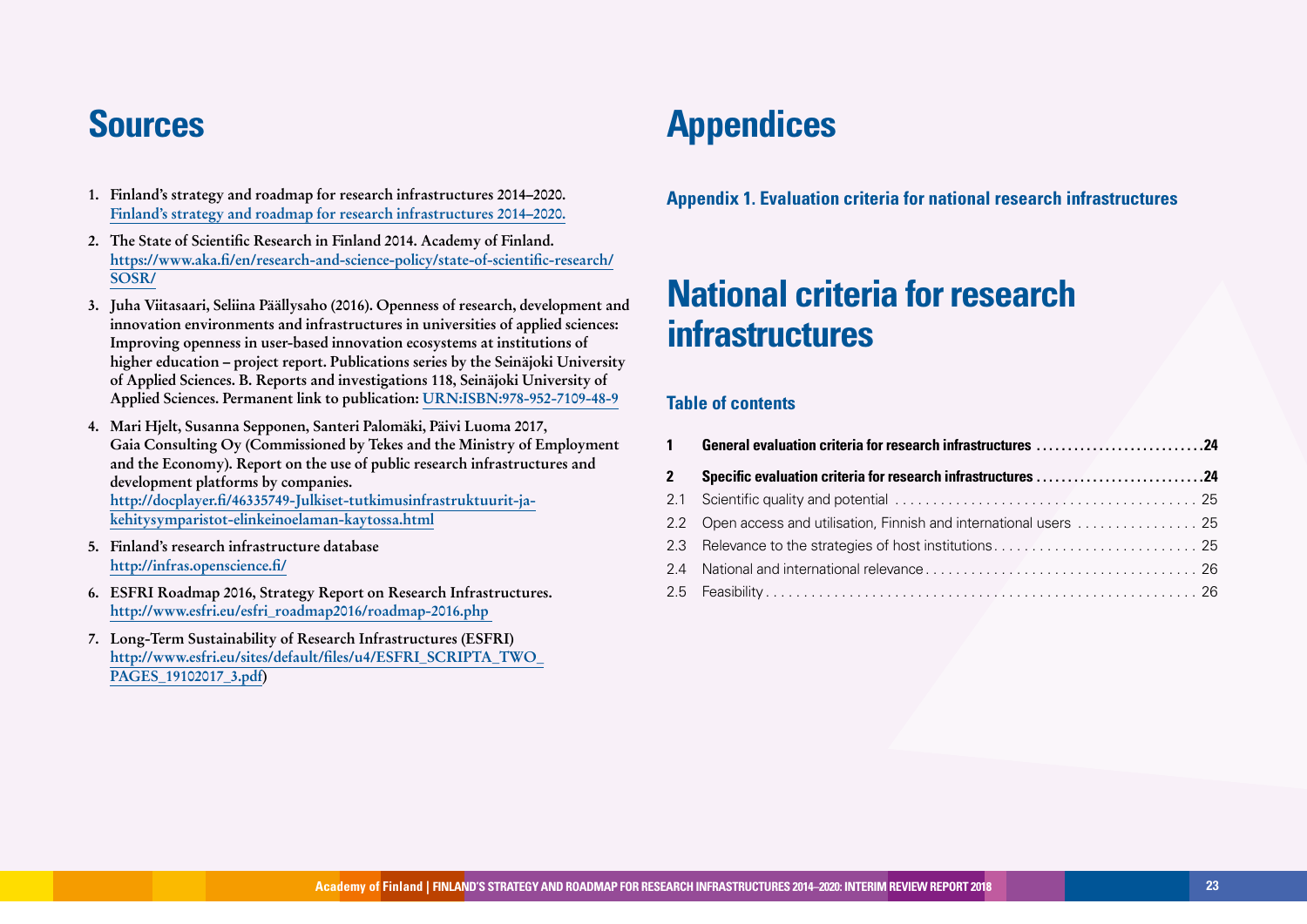### **1 General evaluation criteria for research infrastructures**

There are a set of general criteria for research infrastructures. A research infrastructure must:

- provide potential for world-class research and scientific breakthroughs
- be of broad national interest and enhance the international impact
- have a long-term plan for scientific goals, maintenance, financing and utilisation
- be used by several research groups/users for high-quality research
- be open and easily accessible for all researchers
- have a plan for access to and preservation of collected data and/or materials in spirit of open science and data policy.
- be extensive enough so that individual groups cannot manage them on their own
- introduce new cutting-edge technology (if relevant).

A research infrastructure can be national or international and single-sited, distributed or virtual.

The development of research infrastructures involves several phases, from ideas, concept development, and planning to construction and operation, to occasionally upgrading, and eventually to phasing out. These phases have different financing needs. To assure that long-term research infrastructure needs are met, different types of support and financing are necessary. From a research infrastructure perspective, relevant types of funding include:

- planning grants for design studies and planning of construction or collaboration
- grants for investing in equipment or databases, used to construct national or international research infrastructures or a single research infrastructure that is nationally accessible
- grants for operational costs of maintaining the operation in the long term
- grants for phasing-out the research infrastructure (when relevant)

A well-designed funding plan is important for the long-term design of a research infrastructure. The construction phase, mainly for centralised research infrastructures involving facilities and instrumentation, requires major, limited-time investment costs. The cost balance between construction and operation may be the opposite for distributed research infrastructures, where the greatest expense is seldom the investment cost, but rather the cost of ongoing work in standardisation, harmonisation and quality assurance of procedures and data.

Usually, research infrastructures must be upgraded to maintain their competitive strength, necessitating financing of new investments. Eventually, most research infrastructures will be phased out, which is associated with substantial costs of disassembling technical equipment and phasing out staff, etc. Hence, a phase-out plan should also be established prior to a decision to build a research infrastructure.

### **2 Specific evaluation criteria for research infrastructures**

The research infrastructure projects evaluated maybe at different stages in terms of their life cycle. Some are in the planning phase while others might already be completely operational. For those research infrastructures that are in the planning phase, the evaluation is mainly based on anticipated future impacts rather than actual results. For existing research infrastructures the actual results will be evaluated.

The criteria used should be fair and equal, reflecting the international state of the art within the field in question. Major upgrades of existing research infrastructures or their reorientation require an evaluation of all criteria, the general and specific ones on pages 3 and 4-6, respectively.

The evaluation of the research infrastructures is carried out in a process comprising five different dimensions. Each research infrastructure is evaluated individually in each separate dimension as well as in comparison to the other infrastructures in all other areas of science. The dimensions are:

- 1. Scientific quality and potential
- 2. Open access and utilisation
- 3. Relevance to the strategies of host institutions
- 4. National and international relevance
- 5. Feasibility and Sustainability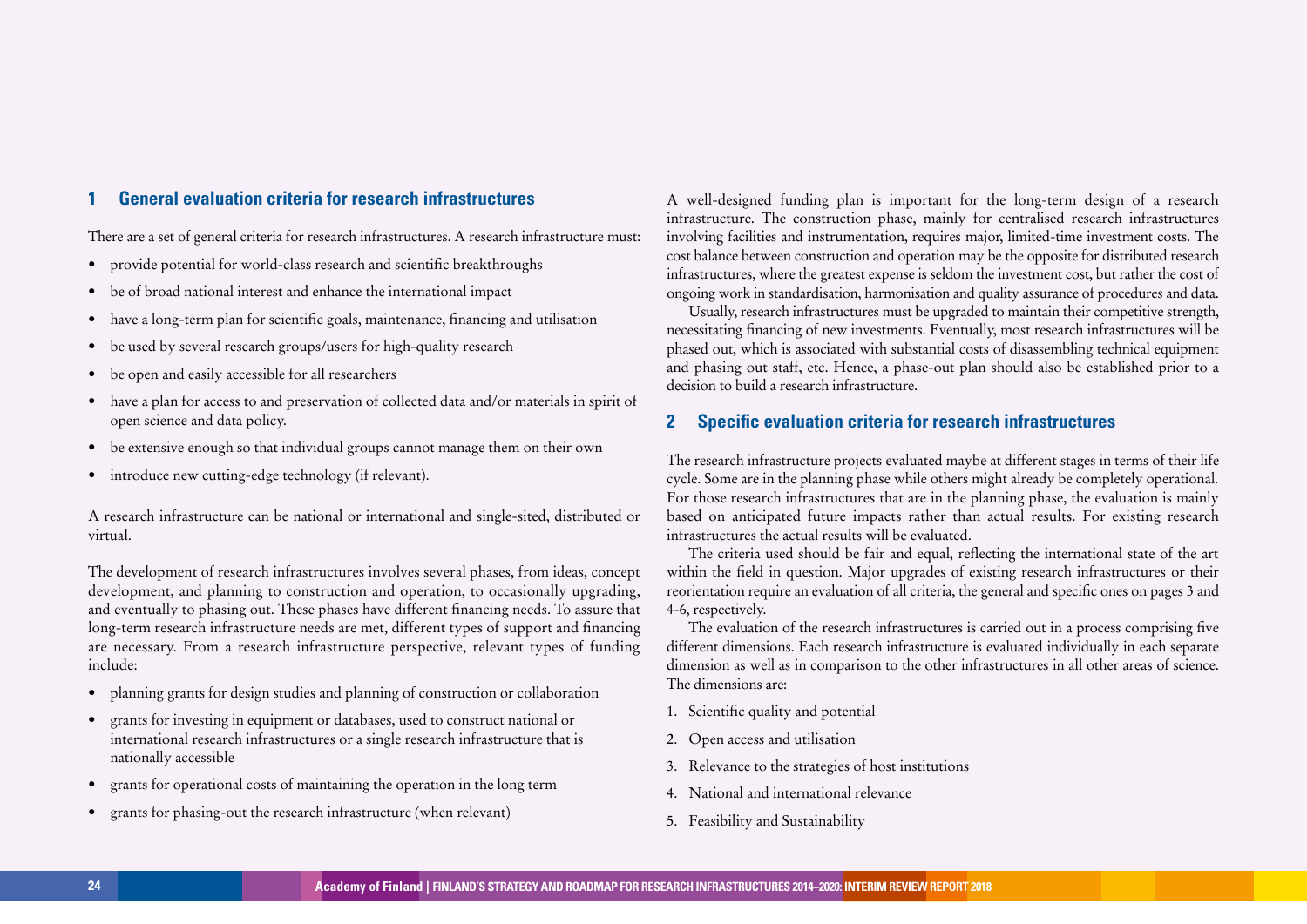### **2.1 Scientific quality and potential**

The leading principle of evaluation is enabling scientific excellence through the research infrastructures.

Specifically, the following issues must be addressed:

- 1. The research infrastructure is of scientific significance, enables frontier research, is timely and provides added value at the national and international level
- 2. The research infrastructure is continuously used by excellent researchers and research groups
- 3. Existing research infrastructures shall provide an account of their activities, showing utilisation rate and impact, for example, in the form of publications and data methods
- 4. The research infrastructure participates in the training of researchers and students or is utilised for these purposes

#### **2.2 Open access and utilisation, Finnish and international users**

Research infrastructures have developed in many different ways. The use of research infrastructures has partly grown organically over time and partly been tailored to the specific research needs. In many cases, new research infrastructures attract excellent user groups from other disciplines as well as researchers from abroad.

- 1. There should be transnational open access to the research infrastructure. Access may require approval of a research plan and reasonable user fees as a compensation for the maintenance, user support and other services
- 2. The research infrastructure should have data policy that supports the Open Science concept in which research methods, data and outcomes are all thoroughly documented and publicly accessible in an open manner. Therefore, the research infrastructure must have a data management plan that consists of information on data acquisition, computation, storage, and ownership of the data
- 3. The research infrastructure must have clear and well-functioning leadership and administrative structures, adequate personnel for the maintenance, services and user support of the research infrastructure
- 4. The research infrastructure should monitor its utilisation rate
- 5. The research infrastructure should demonstrate its contribution to the training, e.g. provision of courses, professional guidance and science education

#### **2.3 Strategic relevance of the research infrastructure for Finland**

Building and operating a research infrastructure requires a long-term commitment from the research infrastructure itself and the host as well as other contributing institutions. Therefore, the strategies and priorities of the host institution(s) will also be included in the evaluation.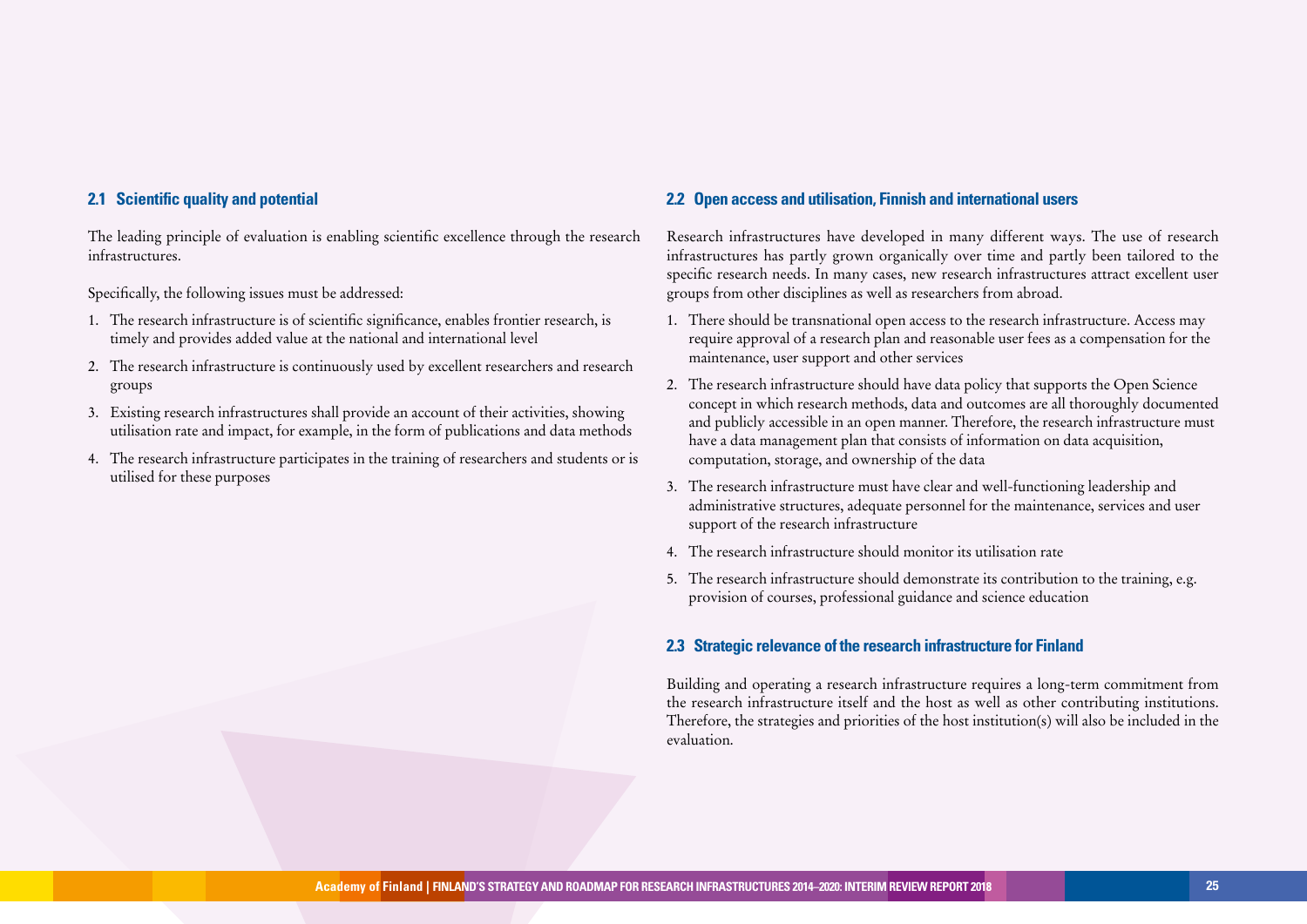#### **2.4 National and global relevance**

This dimension of evaluation relates to the added value the research infrastructure provides for the national and/ global research community, and how it contributes to the visibility, global attractiveness and future development of Finnish research environment.

- 1. Strategic significance of the research infrastructure for Finland
- 2. Added value of research infrastructure:
	- for society, at large
	- for innovation activities, business and economy
	- through global cooperation ( e.g mutual mobility) of Finnish research community

#### **2.5 Feasibility and sustainability**

The feasibility and sustainability of the project is assessed on the basis of the technical, institutional (e.g. form of ownership, terms of use or membership) and personnel requirements during the whole life cycle of the research infrastructure.

The expenses consist of planning, investment, operational and decommissioning costs during the whole life cycle of the research infrastructure.

#### **Planning costs**

#### **Investment costs**

- Construction/Building (incl. manpower)
- Acquisition of real estate
- Special technical equipment
- Supply/construction of devices and equipment

#### **Operating costs**

- Personnel costs (e.g. operation, maintenance, user support)
- Material costs (incl. membership fees or other payment of contributions to organisations)
- Costs of running the premises (rent, electricity)
- Other noteworthy investments (replacement purchases) required to keep the research infrastructure and equipment on an adequate level, reflecting the state-of-the-art

#### **Decommissioning costs**

• Costs of closing down the business and conservation of the resources developed

Ensuring sustainable funding during the whole life cycle of research infrastructure is essential not only for research infrastructure itself but also to the user community at large. In the financial plan investment and operational costs should be made explicit as well as the associated sources of those funds. Flexible business models are essential to keep research infrastructure sustainable in the long run.

For each research infrastructure call organised by the Academy of Finland, more detailed instructions for the costs covered are given.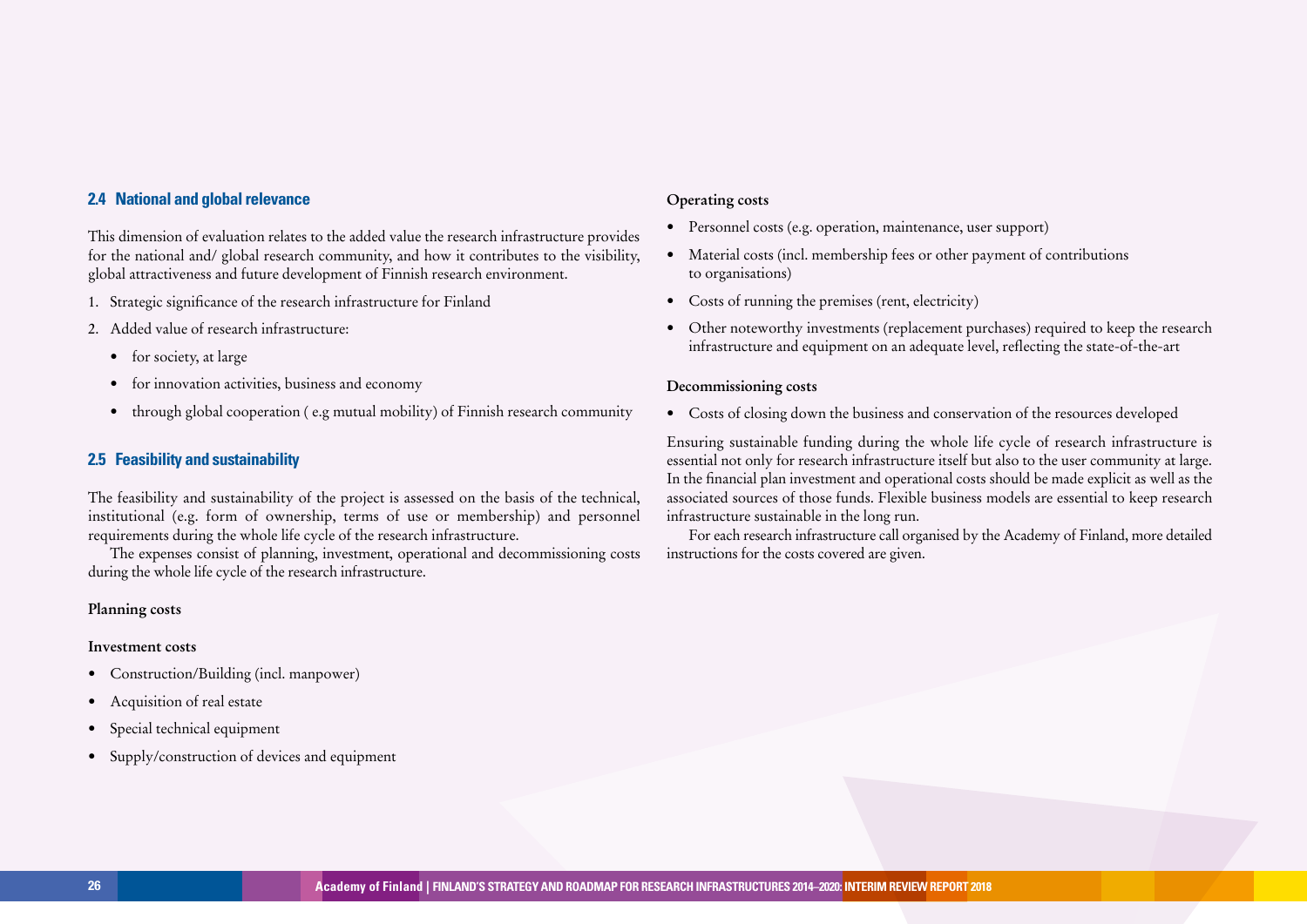## **Appendix 2. International experts**

Director **Daniel Adams**  Department of Science and Technology, South Africa

Professor **Peter Barthel**  University of Groningen, Netherlands

Professor **Catharina de Lange Davies** NTNU, Norway

Professor **Roseanne Diab** Academy of Science of South Africa (ASSAf), South Africa

Professor **Alain Dufresne**  Grenoble Institute of Technology, France

Professor **Erik Fledderus**  Technische Universiteit Eindhoven, SURF Infrastructure, Netherlands

PhD **Jacek T. Gierliński**  Ministry of Science and Higher Education, Poland

Professor **Andrew Harrison**  Diamond Light Source Ltd, United Kingdom

Professor **Peter Haugan** University of Bergen, Norway

Professor **Sten Hellman** Stockholm University, Sweden

Professor **Sverker Holmgren** Uppsala University, Sweden

#### PhD **Eucharia Meehan** Dublin Institute for Advanced

Studies (DIAS), Ireland

Professor **Juni Palmgren** Karolinska Institutet, Sweden

PhD **Gabriela Pastori** Biotechnology and Biological Sciences Research Council (BBSRC), United Kingdom

Professor **Thomas C. Schulthess** CSCS, the Swiss National Supercomputing Centre, Switzerland

Professor **Sven Strömqvist** Lund University, Sweden

Professor **Cherry Wainwright**  Robert Gordon University Aberdeen, United Kingdom

PhD **Beatrix Vierkorn-Rudolph**  Federal Ministry of Education and Research (BMBF), Germany

PhD **Peter Wittenburg**  Max Planck Institut, Netherlands

Professor **John Womersley**  European Spallation Source ERIC, Sweden

Professor **Milena Žic Fuchs**  University of Zagreb, Croatia

### **Appendix 3. Secretariat of the FIRI Committee**

#### **Secretariat**

Science Adviser **Ulla Ellmén** Project Officer **Helen Gästrin** Project Officer **Ritva Helle** Science Adviser **Teppo Häyrynen** Senior Science Adviser **Merja Särkioja**

#### **Support staff**

Science Adviser **Anna Kalliomäki** Science Adviser **Timo Sareneva** Science Adviser **Kati Takaluoma** Science Adviser **Helena Vänskä**